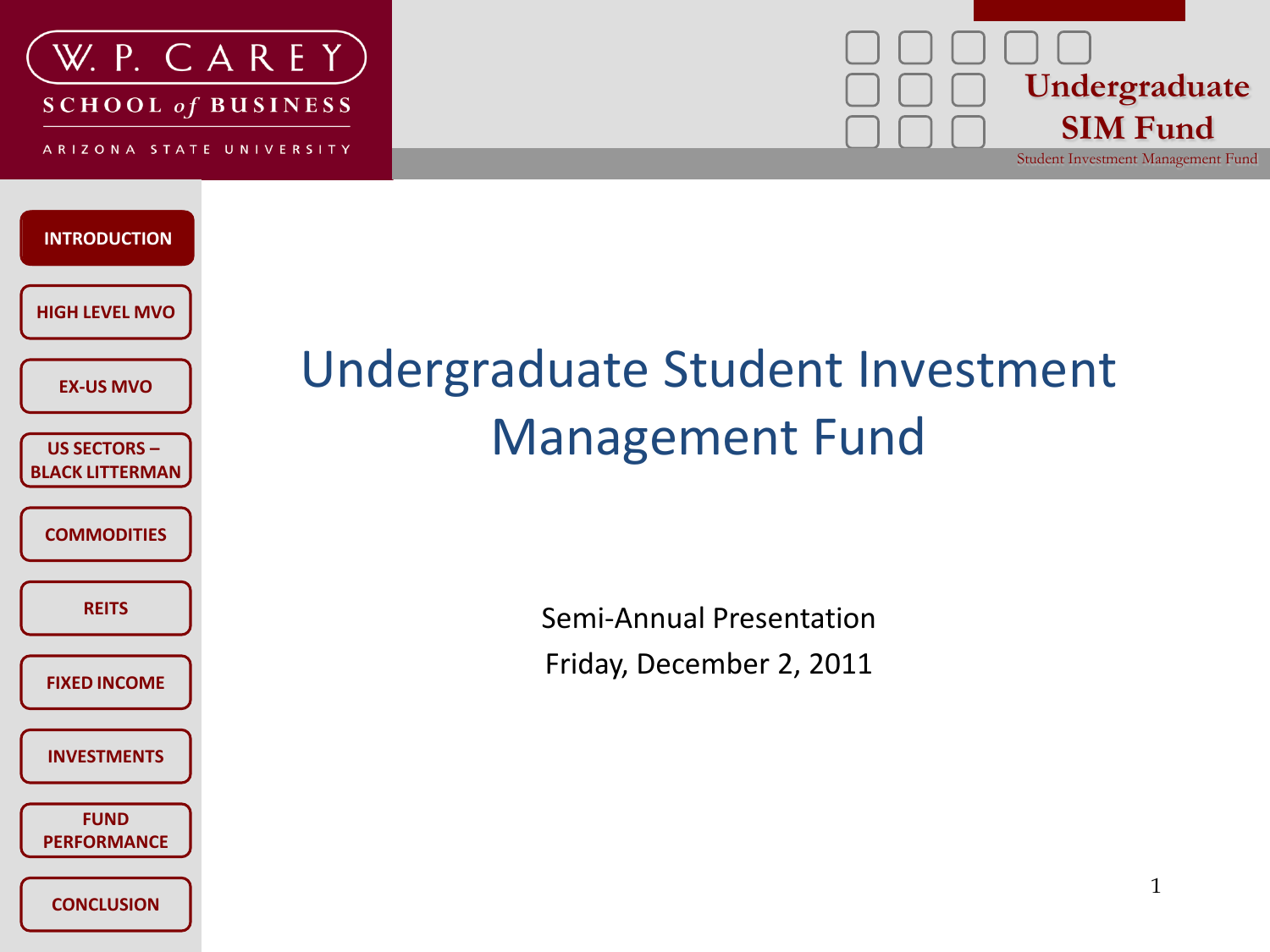

## **Undergraduate SIM Fund**

Student Investment Management Fund

#### **INTRODUCTION INTRODUCTION**

#### **HIGH LEVEL MVO**

#### **EX-US MVO**

**US SECTORS – BLACK LITTERMAN**

**COMMODITIES**

**REITS**

**FIXED INCOME**

**INVESTMENTS**

**FUND PERFORMANCE**

**CONCLUSION**

## Fund Members

#### Fund Managers



Michael Cohn



Steven Kutos



Michael Ham



Aaron Baker



Rima Reddy





Jenna Hoppe



Ajay Gnanasambanthan





Jonathan Lozano

#### Kenneth Qian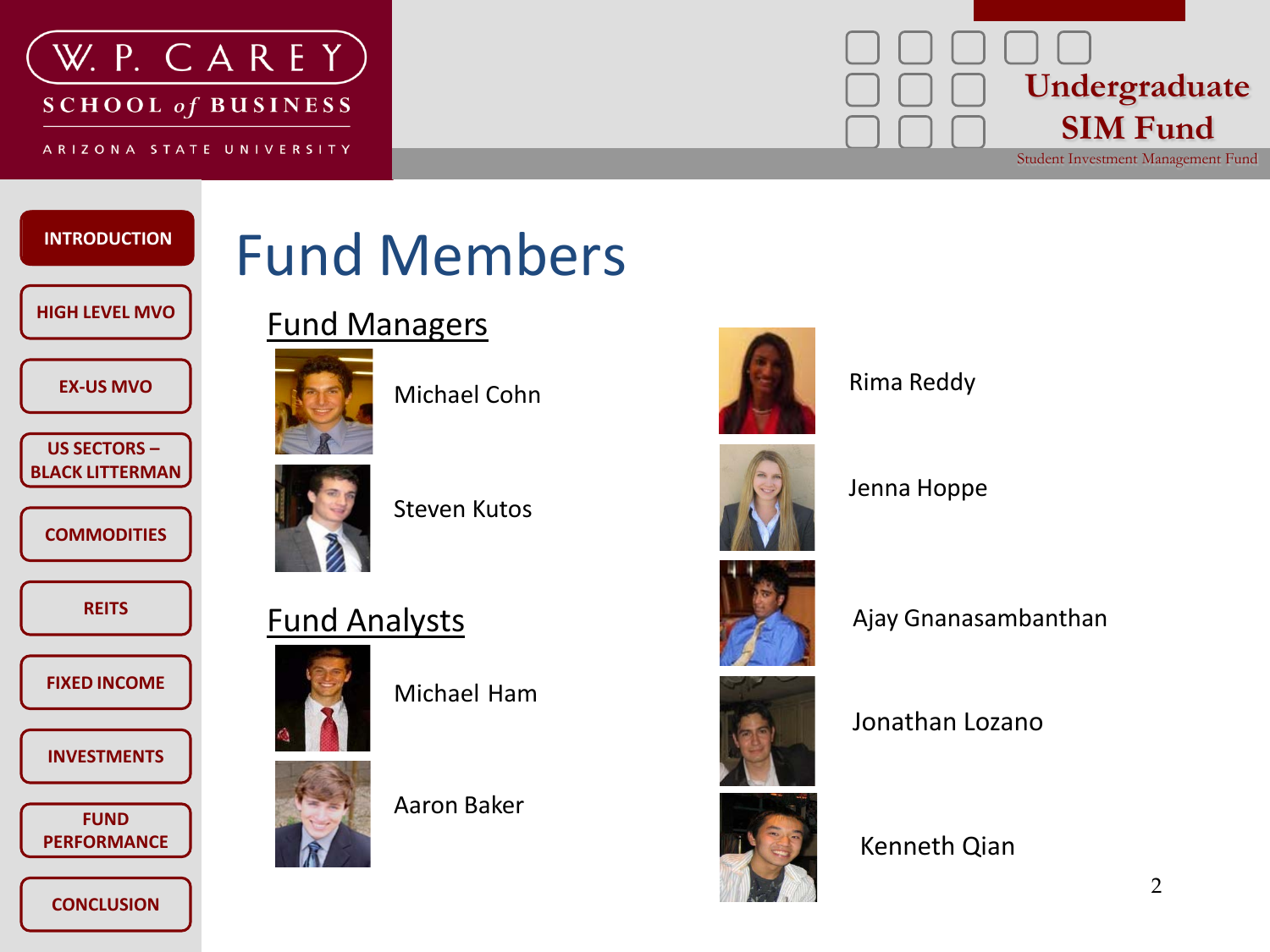

**INTRODUCTION INTRODUCTION**

**HIGH LEVEL MVO**

**US SECTORS – BLACK LITTERMAN**

**EX-US MVO**

**COMMODITIES**

**REITS**

**INVESTMENTS**

**FIXED INCOME**

**FUND PERFORMANCE**

**CONCLUSION**

# **Undergraduate SIM Fund**

Student Investment Management Fund

## Process

- Determine allocation process
	- Two levels of Mean-Variance Optimization, Black-Litterman
	- Adjustments, improvements, and views
- Select asset classes
	- Sectors/regions and commodities/REITs
- Gather data
	- What, where, how
- Build/modify allocation models
- Run models with data
	- Testing, quality control, evaluate output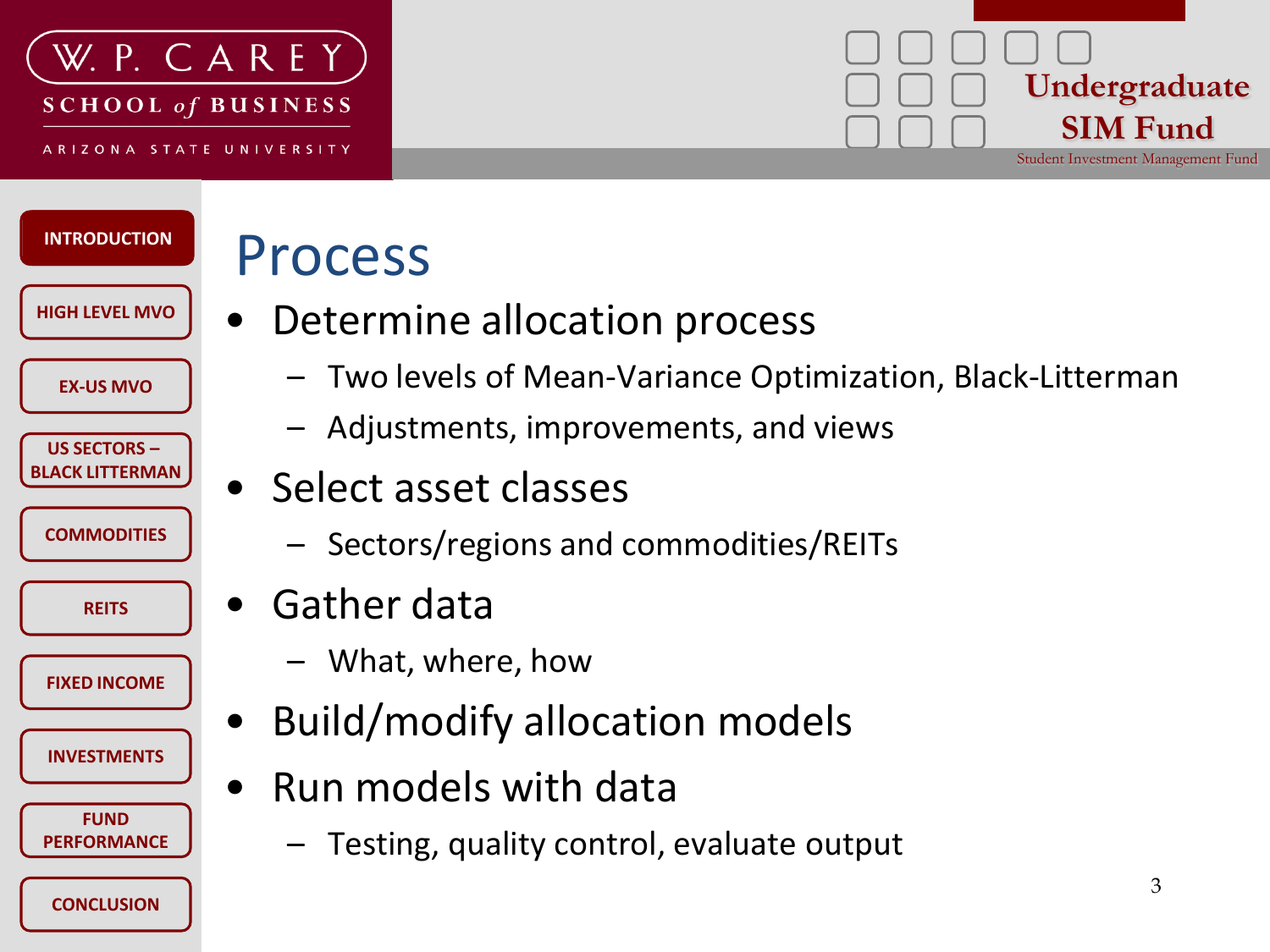



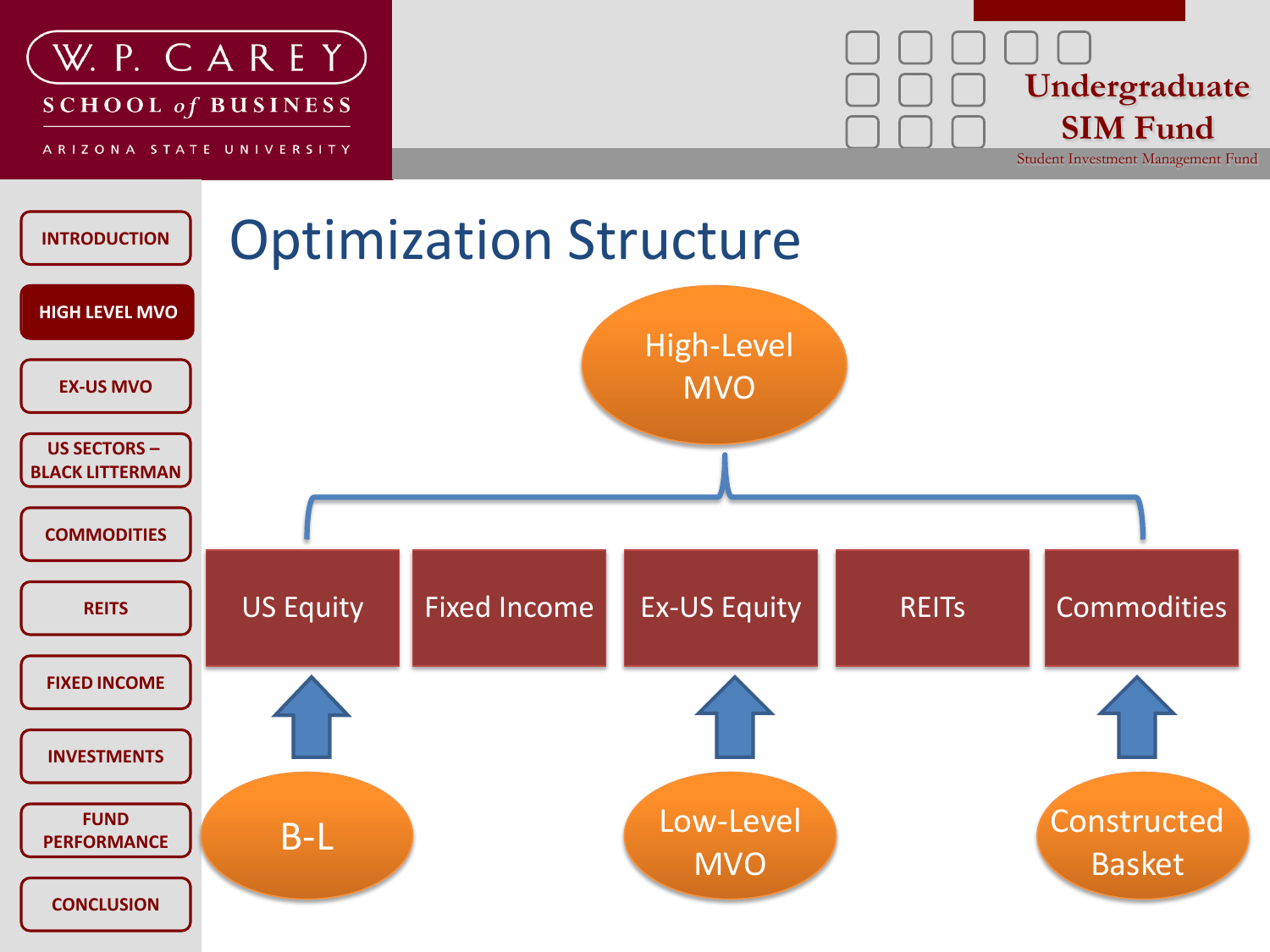

**COMMODITIES**

**REITS**

**FIXED INCOME**

**INVESTMENTS**

**FUND PERFORMANCE**

**CONCLUSION**

• Static MVOs are highly sensitive to the input data

• Historical data is not the best indicator for the future

• Correlations across asset classes have increased over the last decade

• Different methods to estimate volatility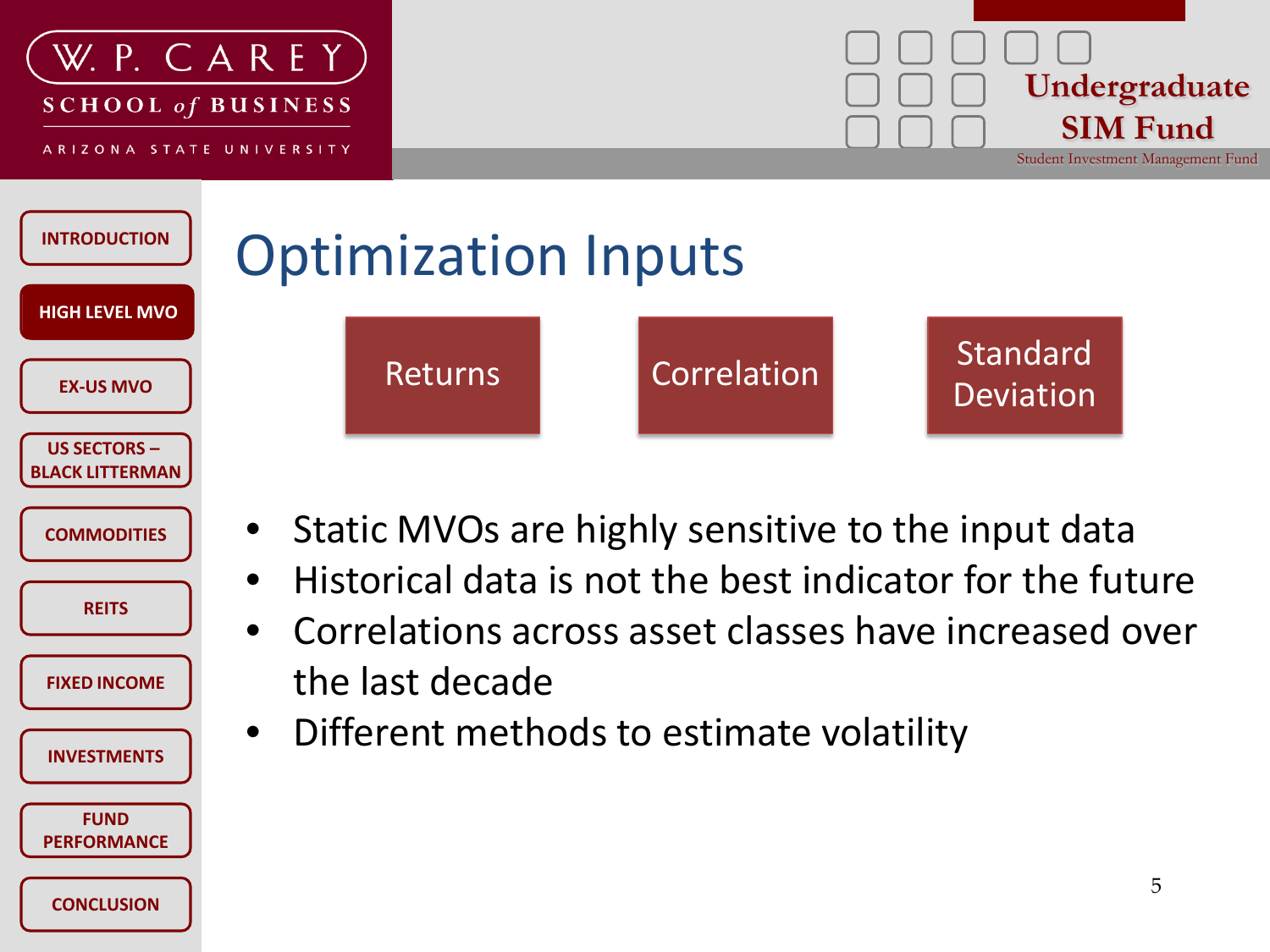

#### **Undergraduate SIM Fund** Student Investment Management Fund

| <b>INTRODUCTION</b>                                              | <b>Resampling</b><br>Returns                                                                                                                |   |
|------------------------------------------------------------------|---------------------------------------------------------------------------------------------------------------------------------------------|---|
| <b>HIGH LEVEL MVO</b><br><b>EX-US MVO</b><br><b>US SECTORS -</b> | Reduces the sensitivity of the model<br>Iterations of rolling sets of historical returns                                                    |   |
| <b>BLACK LITTERMAN</b><br><b>COMMODITIES</b><br><b>REITS</b>     | MVO performed on each iteration to construct a<br>$\bullet$<br>unique efficient frontier $-$ maximizes the Sharpe ratio<br>on each frontier |   |
| <b>FIXED INCOME</b>                                              | Averaged the optimized portfolio over all frontiers<br>$\bullet$                                                                            |   |
| <b>INVESTMENTS</b>                                               | Results in a more diversified portfolio                                                                                                     |   |
| <b>FUND</b><br><b>PERFORMANCE</b>                                |                                                                                                                                             |   |
| <b>CONCLUSION</b>                                                |                                                                                                                                             | 6 |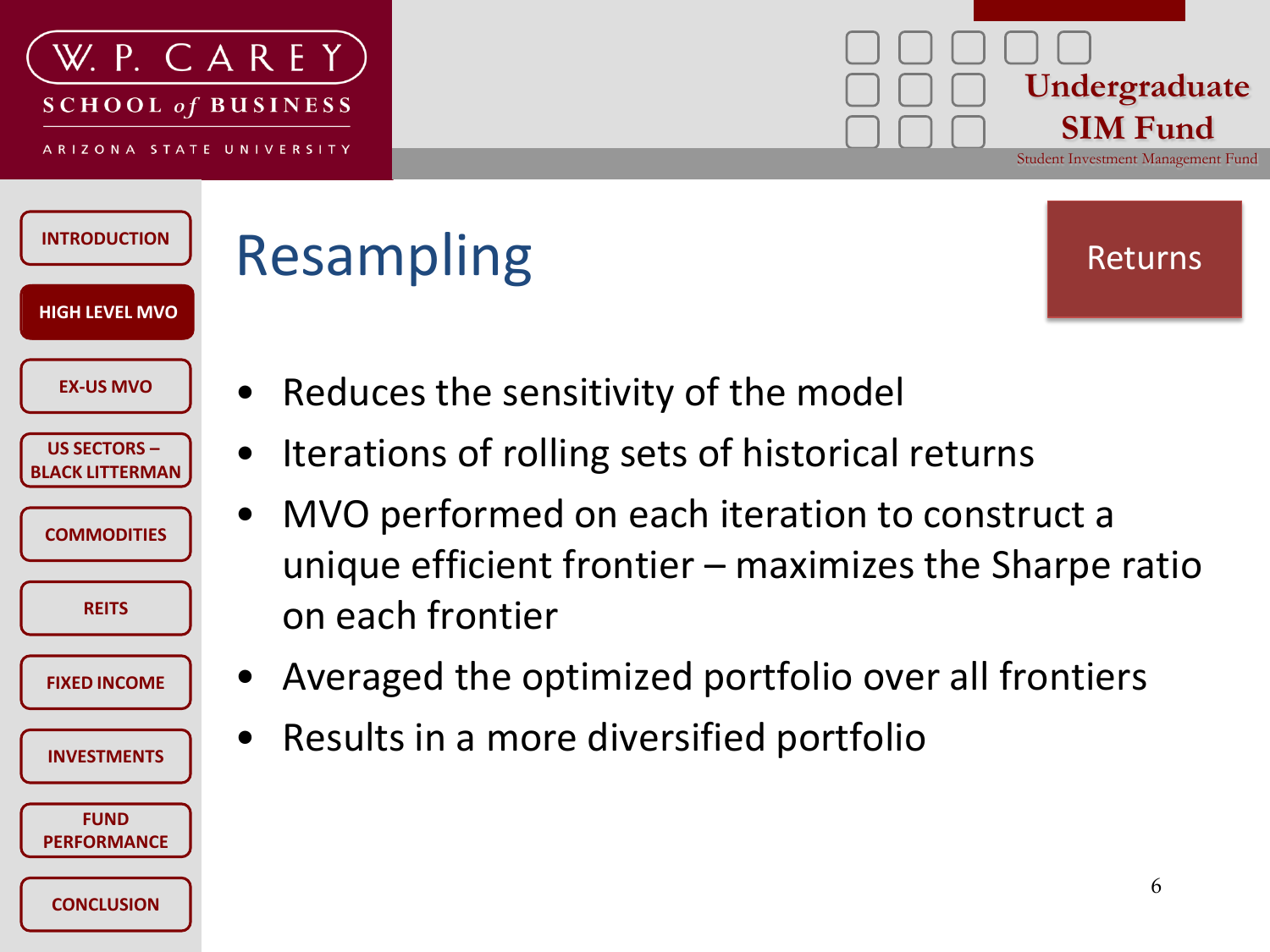



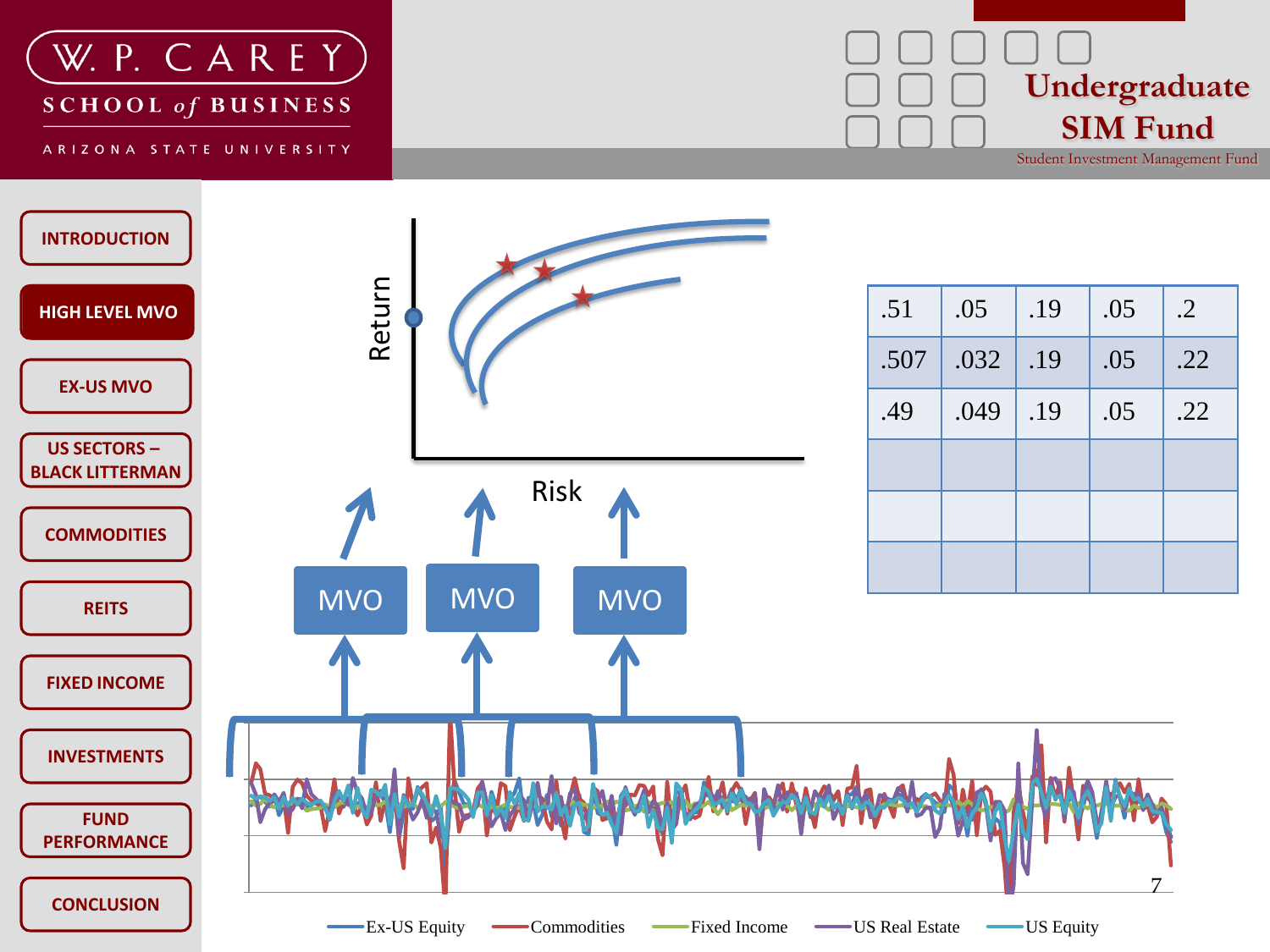



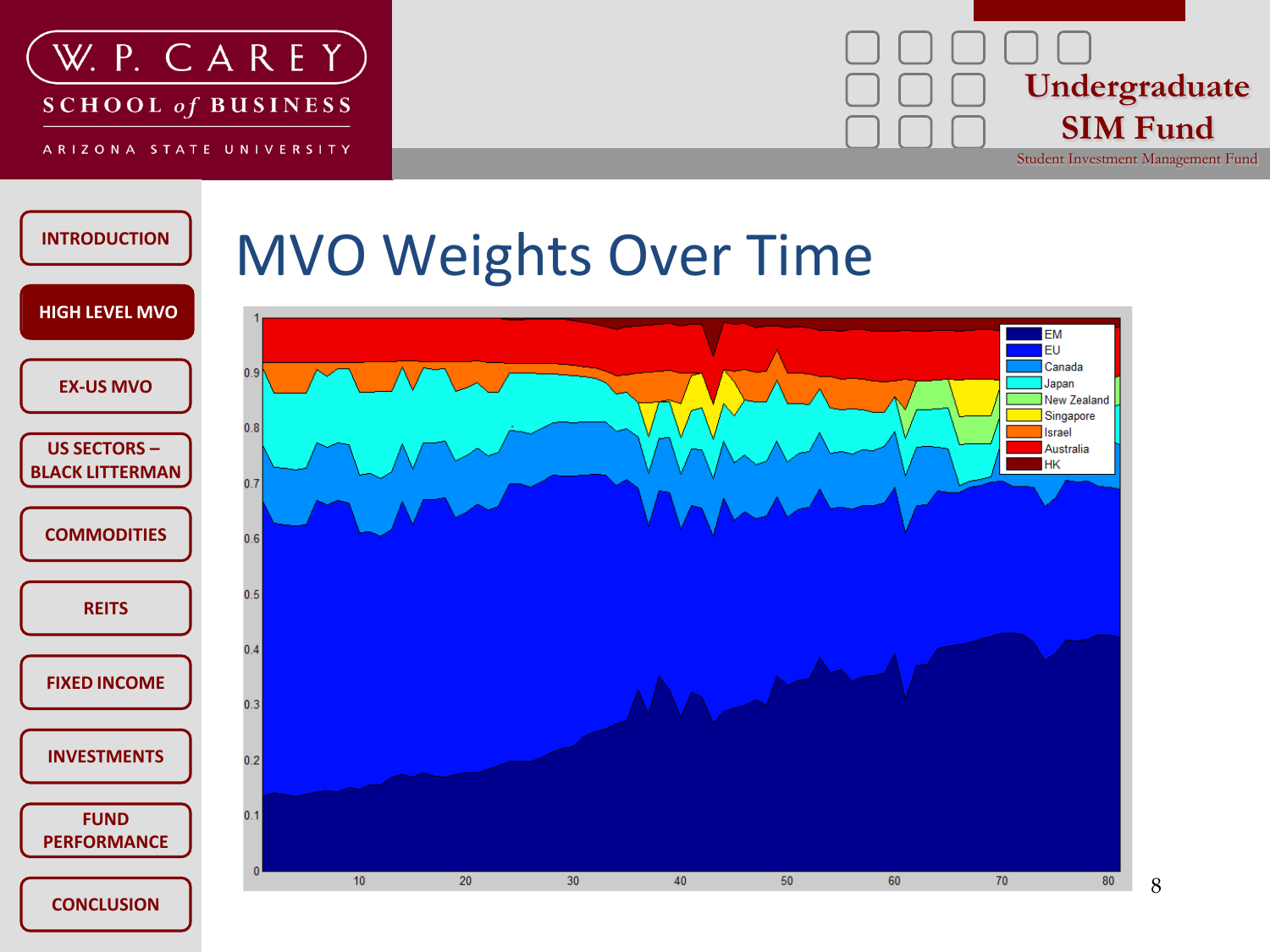

#### **Undergraduate SIM Fund** Student Investment Management Fund

#### **INTRODUCTION HIGH LEVEL MVO HIGH LEVEL MVO US SECTORS – BLACK LITTERMAN COMMODITIES REITS INVESTMENTS CONCLUSION EX-US MVO FUND PERFORMANCE FIXED INCOME**

# Weighted Covariance

- Correlation
- Used an exponentially weighted moving average to account for increasing correlations across asset classes
- In an exponential weighting scheme, each observation is assigned a multiple of the weight assigned to its predecessor to better reflect current conditions
- Half-life: 3 years 0.8 1

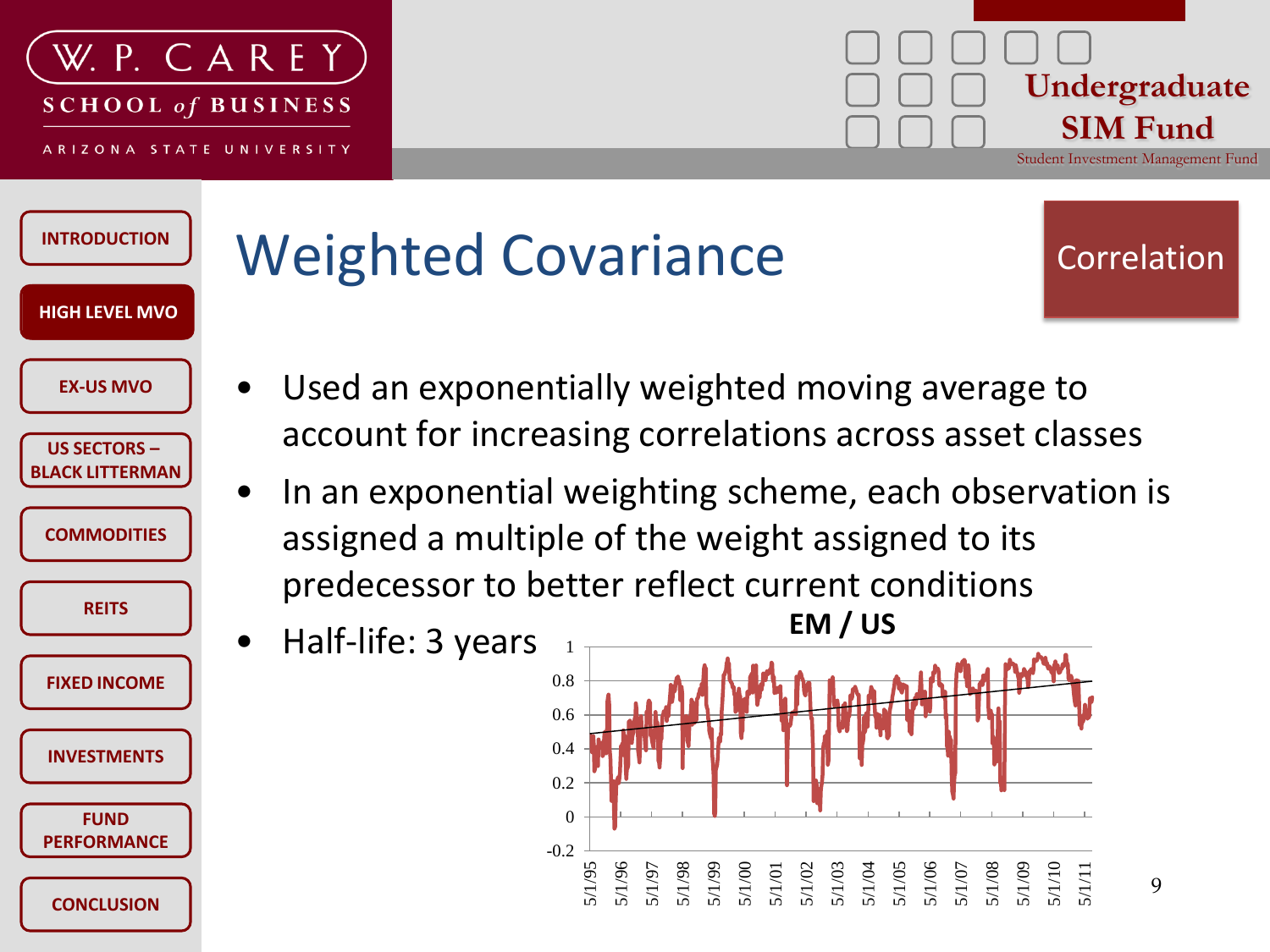

**CONCLUSION**

**FUND PERFORMANCE**



#### **INTRODUCTION HIGH LEVEL MVO HIGH LEVEL MVO US SECTORS – BLACK LITTERMAN COMMODITIES REITS INVESTMENTS EX-US MVO FIXED INCOME** GARCH Volatility Forecast • Squared monthly return data tested positive for autocorrelations • Garch volatility provides accurate forecasts of variances and covariances through its ability to model time-varying conditional variances • Problem: only useful to forecast up to 3 periods Standard Deviation  $-0.0$ 0 0.01 0.02 0.03 0.04 Return US Equity Daily Returns

-0.03

-0.02

10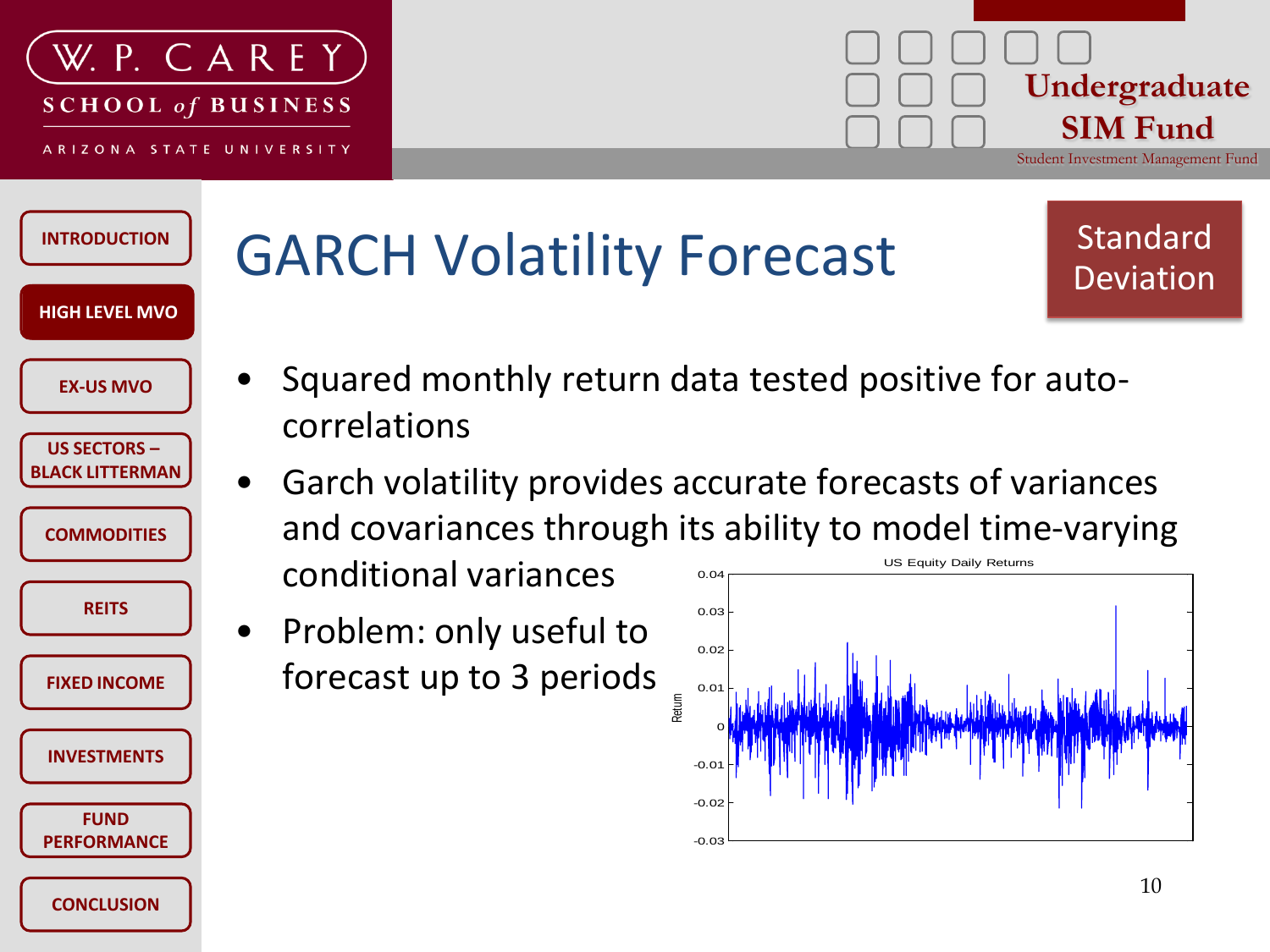

## **Undergraduate SIM Fund**

Student Investment Management Fund

#### **INTRODUCTION**

**HIGH LEVEL MVO HIGH LEVEL MVO**

**US SECTORS – BLACK LITTERMAN**

**EX-US MVO**

**COMMODITIES**

**REITS**

**FIXED INCOME**

**INVESTMENTS**

**FUND PERFORMANCE**

**CONCLUSION**

## Charter Allocation

| <b>Asset Class</b> | <b>US Equity</b> | <b>Ex-US Equity</b> | <b>US Fixed Income</b> | <b>Commodities</b> | <b>REITS</b> |
|--------------------|------------------|---------------------|------------------------|--------------------|--------------|
| <b>Upper Bound</b> | 100%             | 25%                 | 20%                    | 5%                 | 5%           |
| <b>Lower Bound</b> | 0%               | 0%                  | 0%                     | 0%                 | 0%           |



- **US Equity**
- **Int. Equity**
- **Fixed Income**
- **Commodities** REIT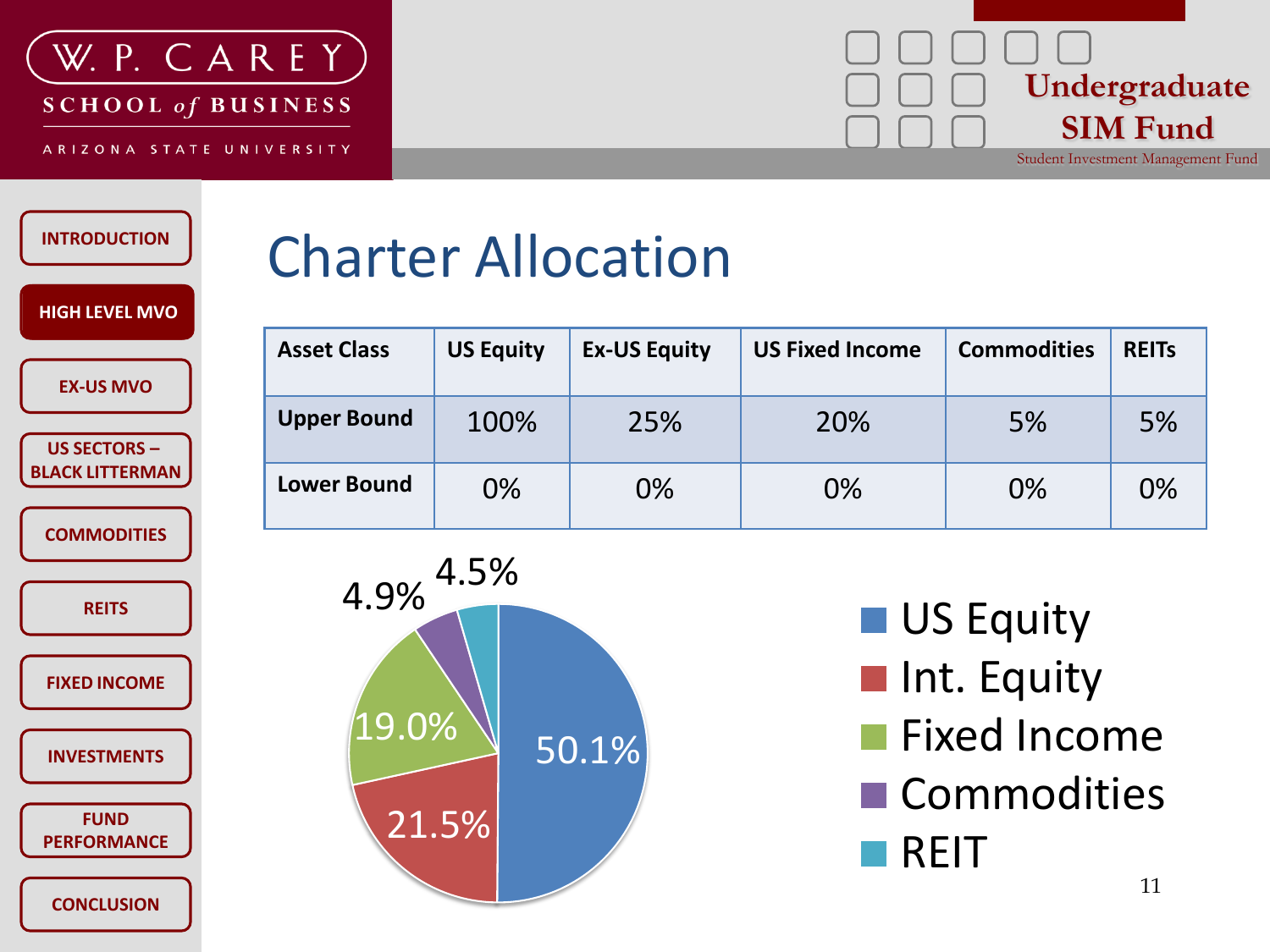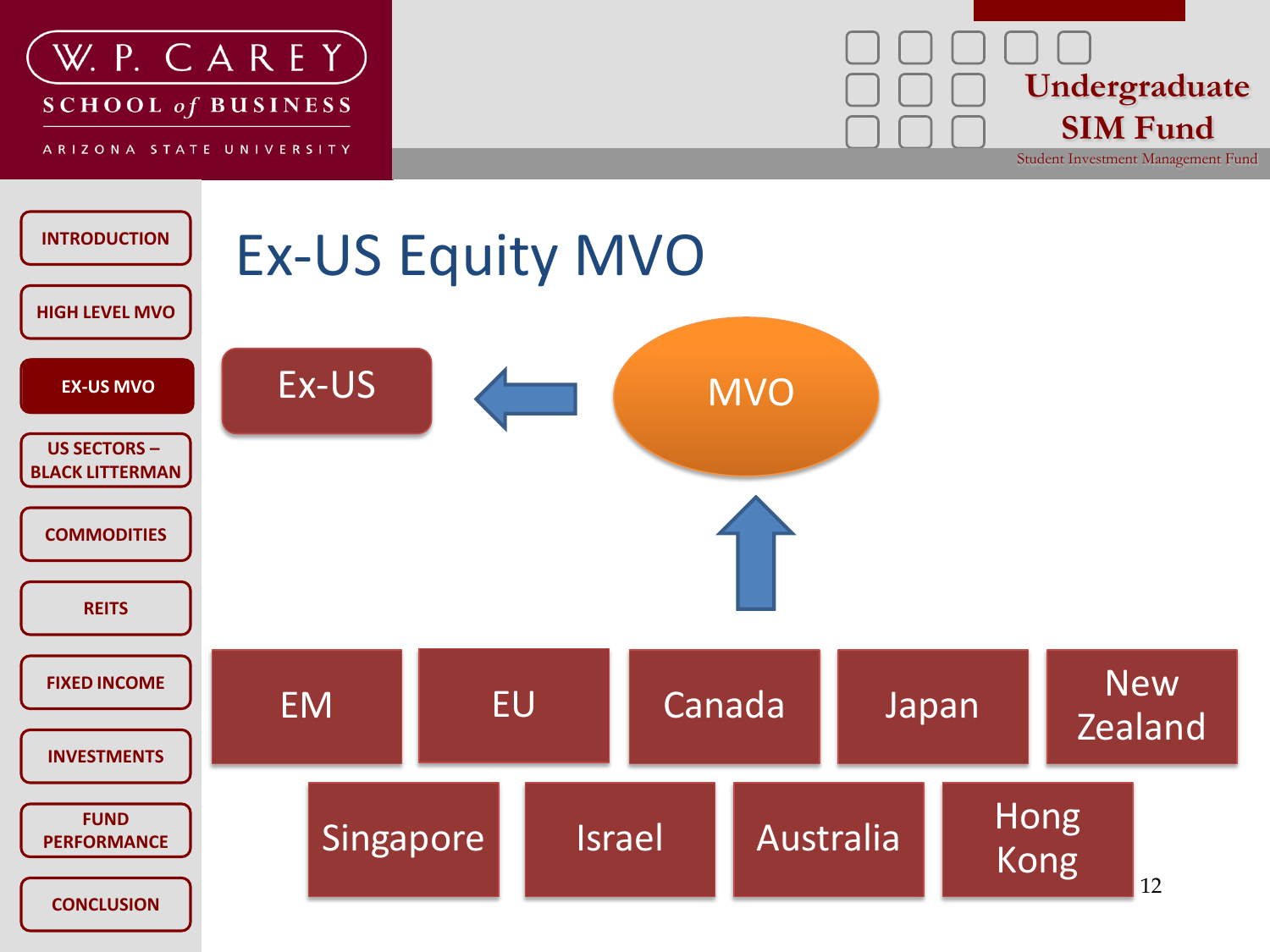



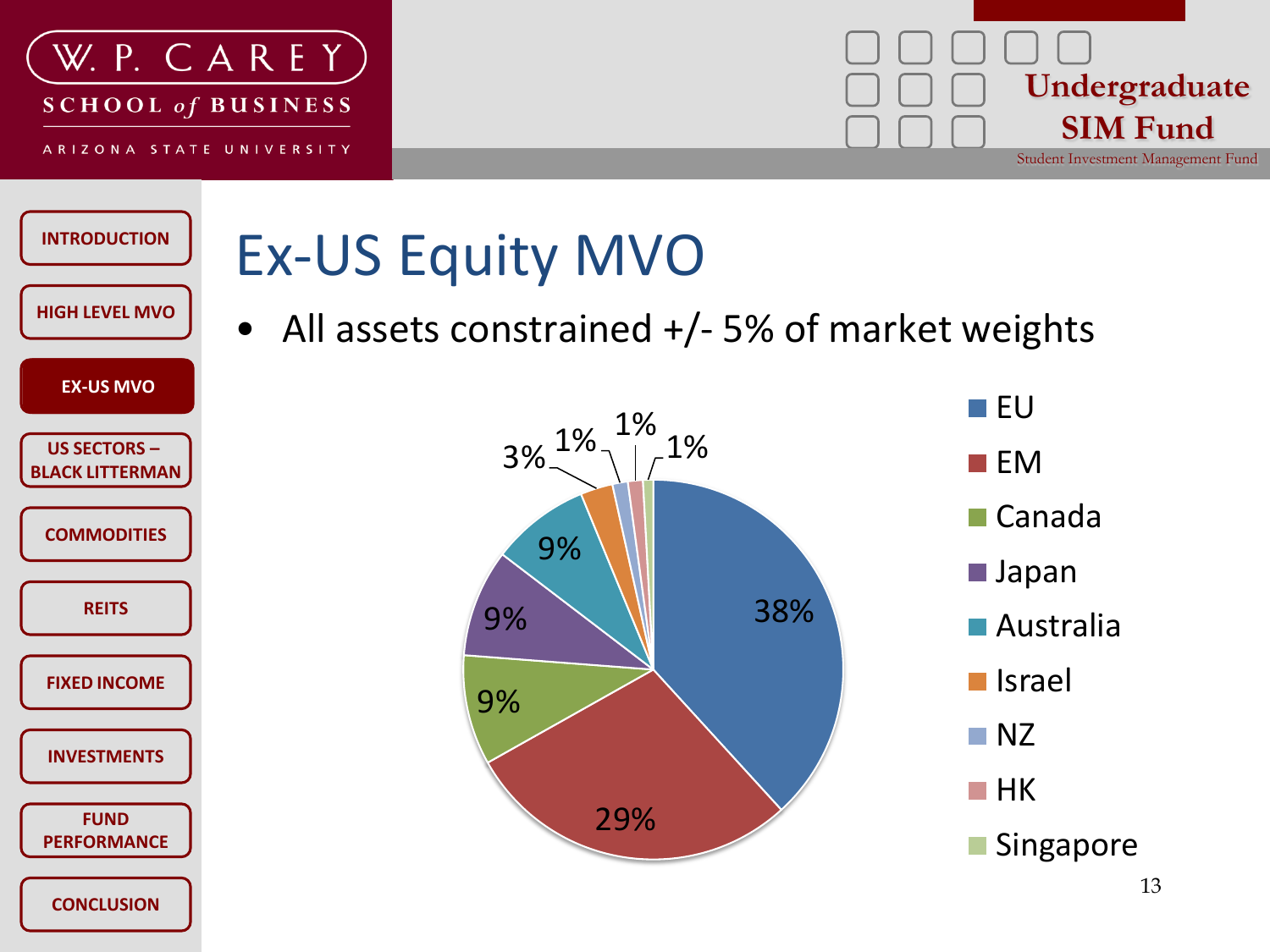

#### **Undergraduate SIM Fund** Student Investment Management Fund

**INTRODUCTION HIGH LEVEL MVO US SECTORS – BLACK LITTERMAN COMMODITIES REITS INVESTMENTS CONCLUSION EX-US MVO FUND PERFORMANCE FIXED INCOME**

# Black-Litterman

- Benefits
	- Ability to incorporate investor views
	- Lessen the historical returns bias
- Procedure
	- Use a reverse optimization process to obtain excess equilibrium returns for each US Sector from market caps and covariances
	- Express under/outperform views
		- Run Black-Litterman optimizer to combine the two distributions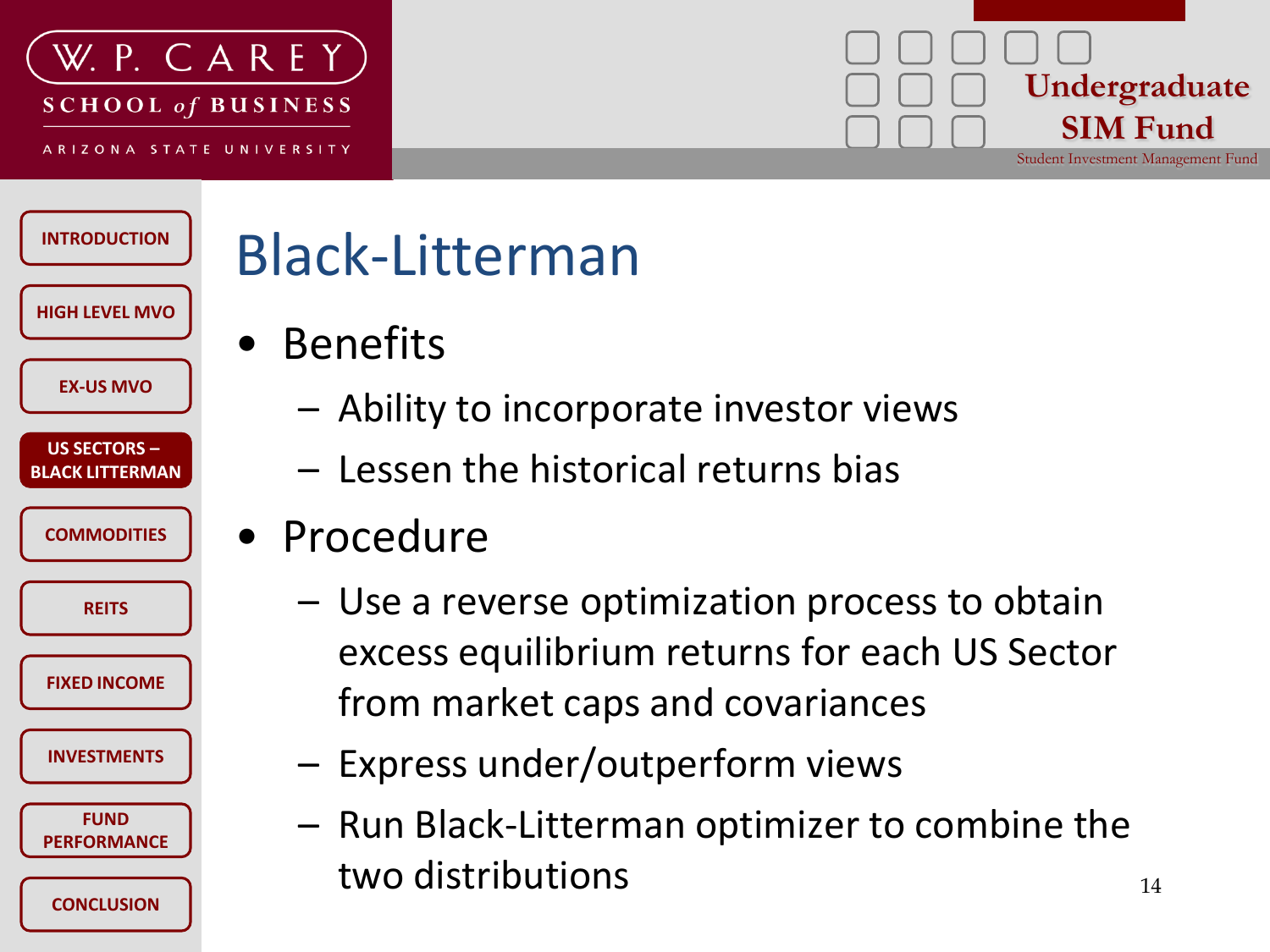

**SCHOOL of BUSINESS** 

ARIZONA STATE UNIVERSITY



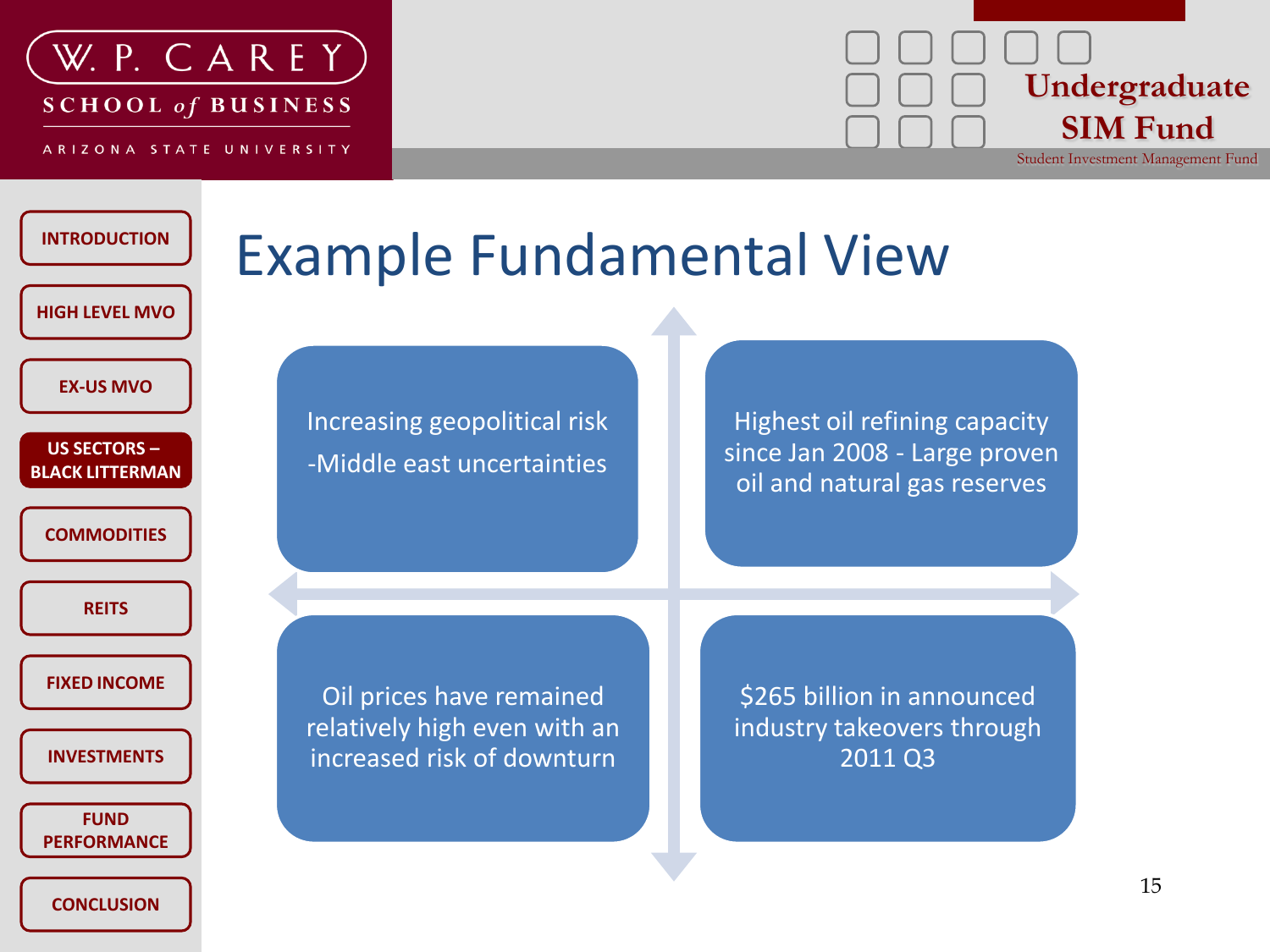



Student Investment Management Fund

| <b>INTRODUCTION</b><br><b>HIGH LEVEL MVO</b>                        | Our Views: +/- 50bps                    |                                     |                                                      |                                |  |  |
|---------------------------------------------------------------------|-----------------------------------------|-------------------------------------|------------------------------------------------------|--------------------------------|--|--|
| <b>EX-US MVO</b>                                                    | <b>Excess Return</b><br><b>Views</b>    | <b>View (relative</b><br>to market) | <b>Equilibrium</b><br><b>Excess</b><br><b>Return</b> | <b>Absolute</b><br>$+/- 50 bp$ |  |  |
| <b>US SECTORS -</b><br><b>BLACK LITTERMAN</b><br><b>COMMODITIES</b> | <b>Consumer</b><br><b>Discretionary</b> | Underperform                        | 6.51%                                                | 6.01%                          |  |  |
| <b>REITS</b>                                                        | <b>Energy</b>                           | Outperform                          | 4.95%                                                | 5.45%                          |  |  |
| <b>FIXED INCOME</b>                                                 | <b>Financials</b>                       | Underperform                        | 7.21%                                                | 6.71%                          |  |  |
| <b>INVESTMENTS</b>                                                  | <b>Industrials</b>                      | Outperform                          | 6.44%                                                | 6.94%                          |  |  |
| <b>FUND</b><br><b>PERFORMANCE</b>                                   | <b>Technology</b>                       | Outperform                          | 9.00%                                                | 9.50%                          |  |  |

**CONCLUSION**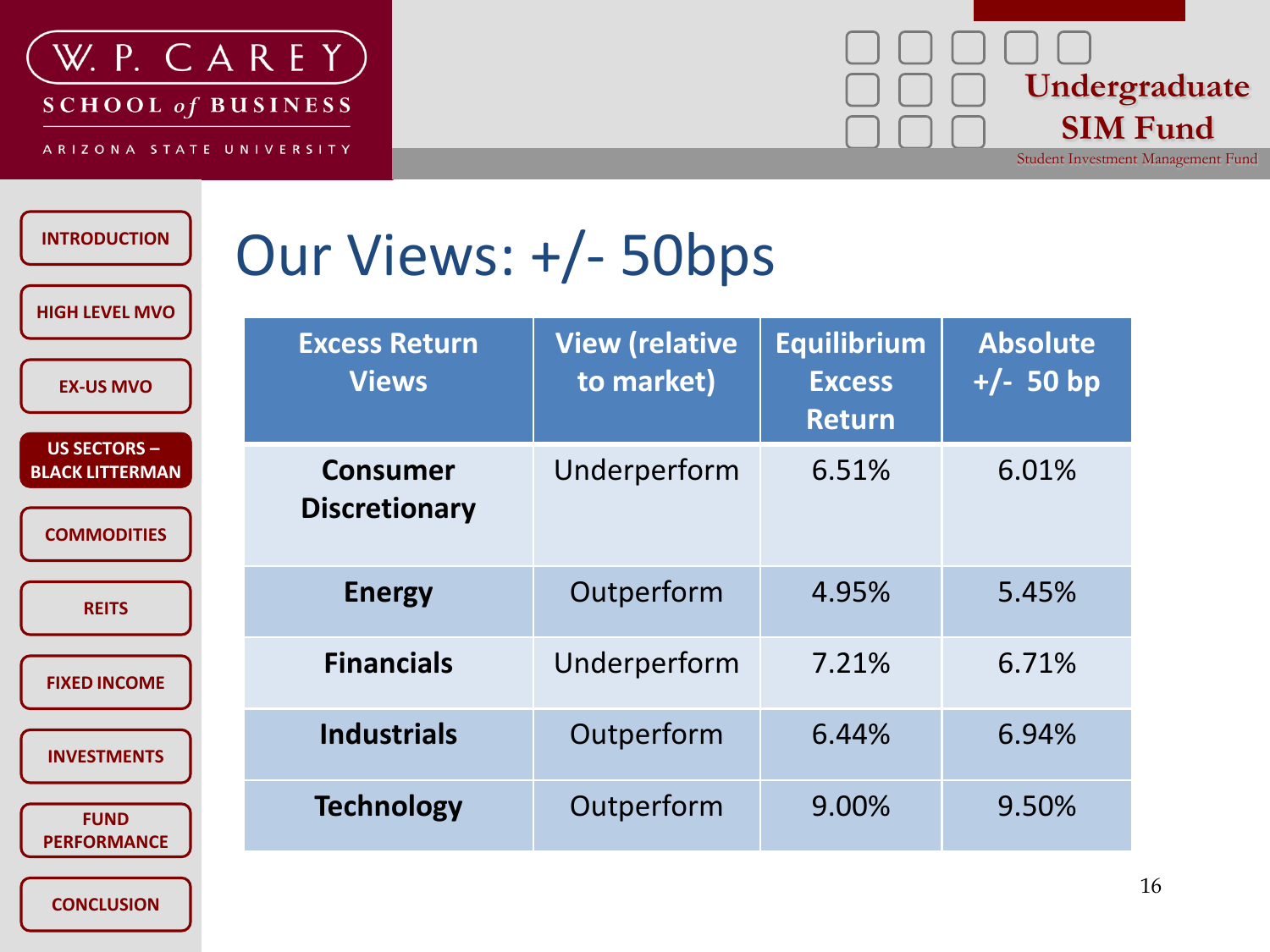



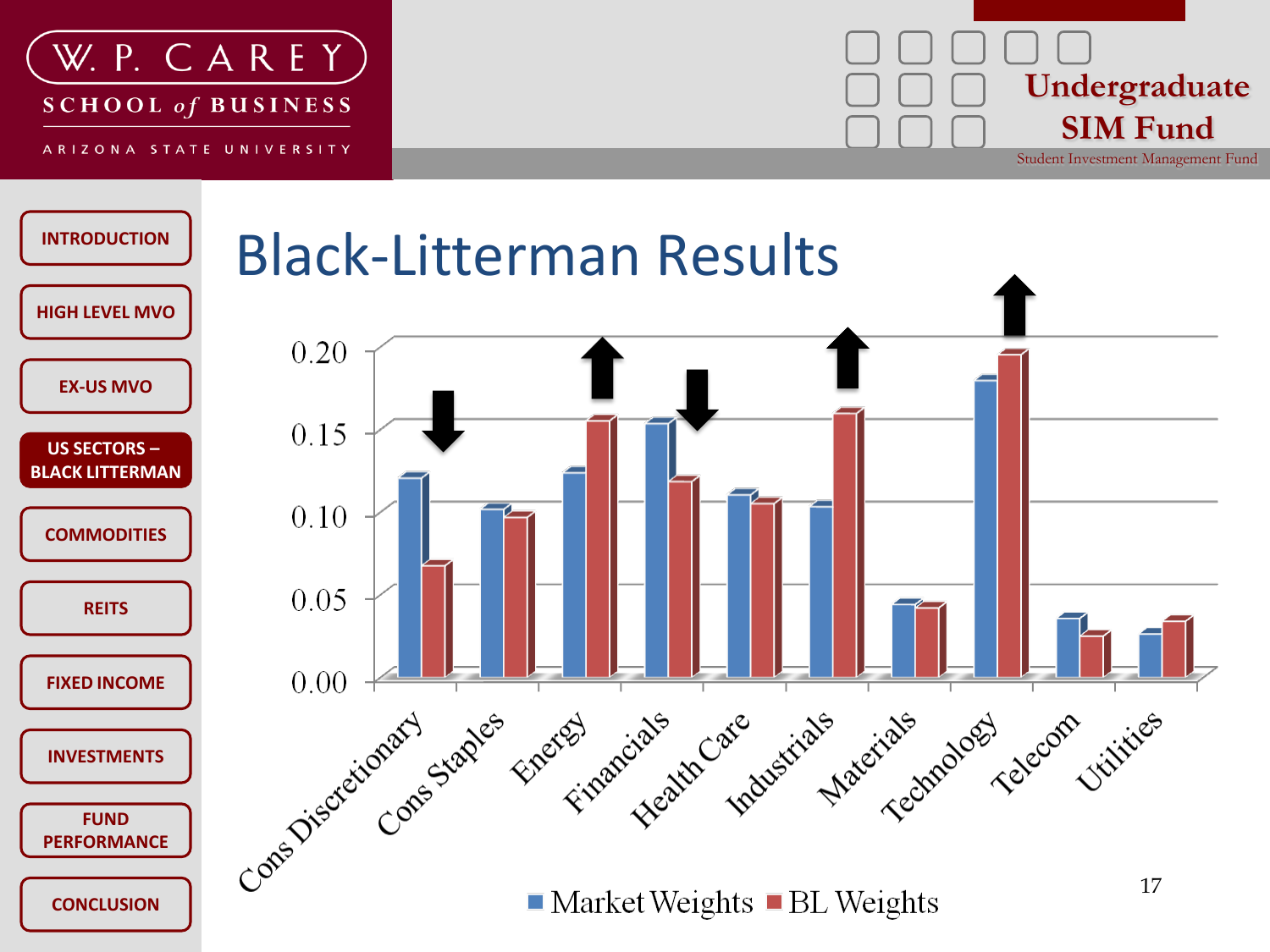



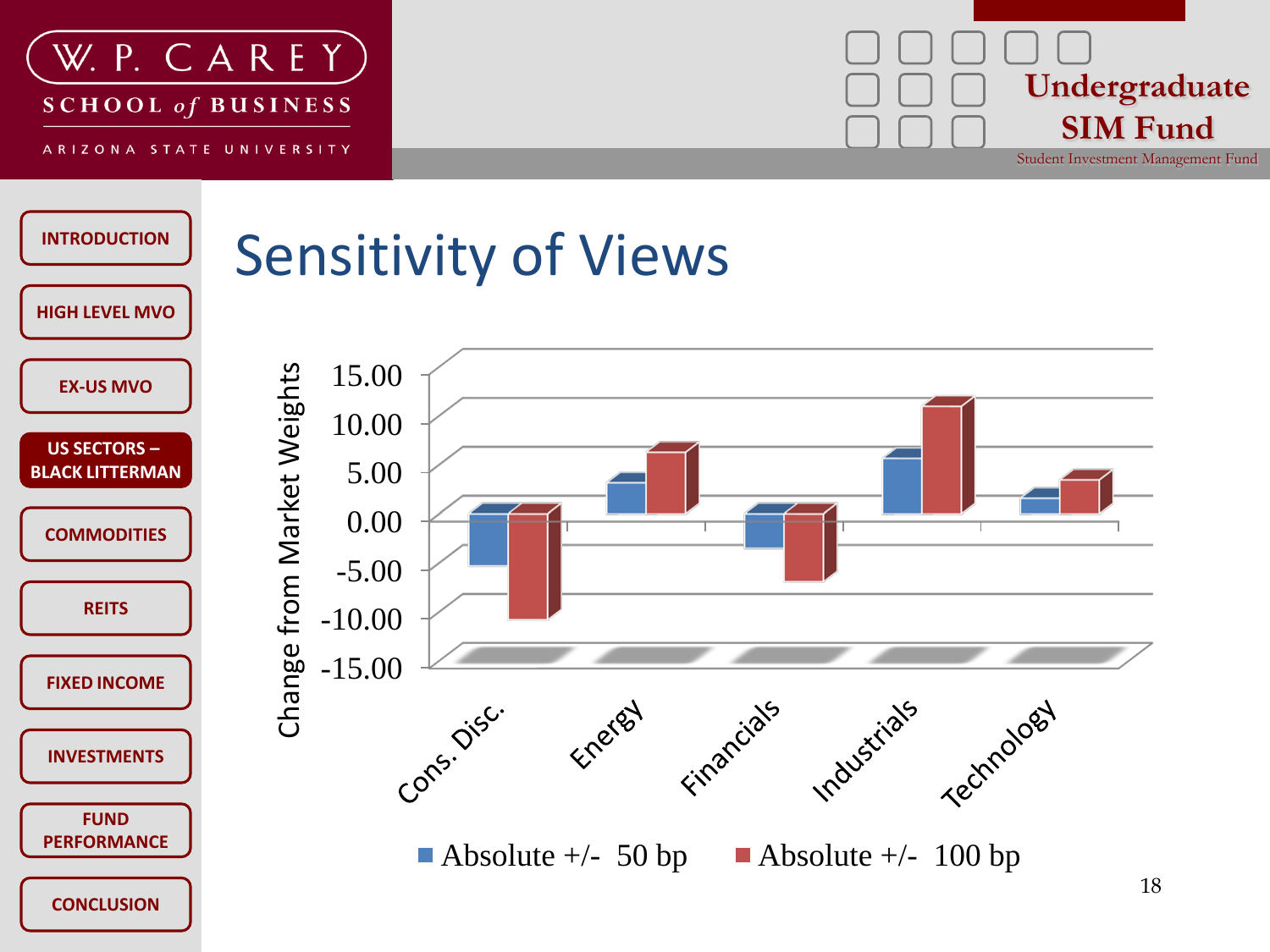

# **Undergraduate SIM Fund**

Student Investment Management Fund

**INTRODUCTION HIGH LEVEL MVO US SECTORS – BLACK LITTERMAN COMMODITIES REITS INVESTMENTS CONCLUSION EX-US MVO FUND PERFORMANCE FIXED INCOME**

# Commodities

- Reason for investment
	- High correlation, diversification
- Restricted by charter constraints from direct investment
	- Solution: basket of stocks with high commodity exposure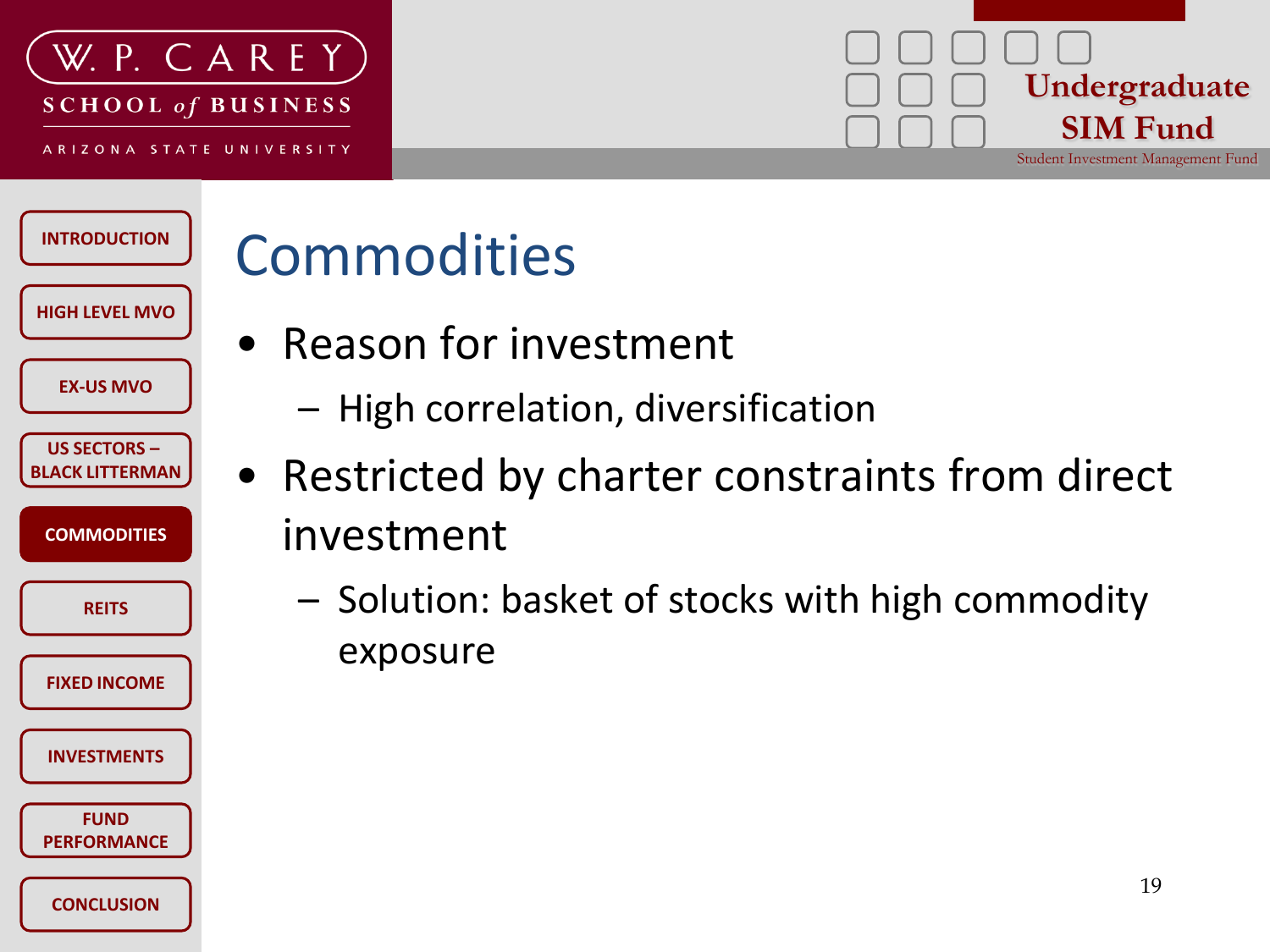

#### **Undergraduate SIM Fund** Student Investment Management Fund

#### **INTRODUCTION HIGH LEVEL MVO US SECTORS – BLACK LITTERMAN COMMODITIES REITS INVESTMENTS EX-US MVO FUND PERFORMANCE FIXED INCOME**

**CONCLUSION**

# Commodities Basket

- Company selection
	- Regressed companies against commodity and US Equity indices
- Selection criteria
	- High correlation to commodities, low correlation to US Equity
	- Ex. R=α+β(S&P 500)+ β(Oil)+ε
	- Incorporation into portfolio
		- Built a custom index using the selected firms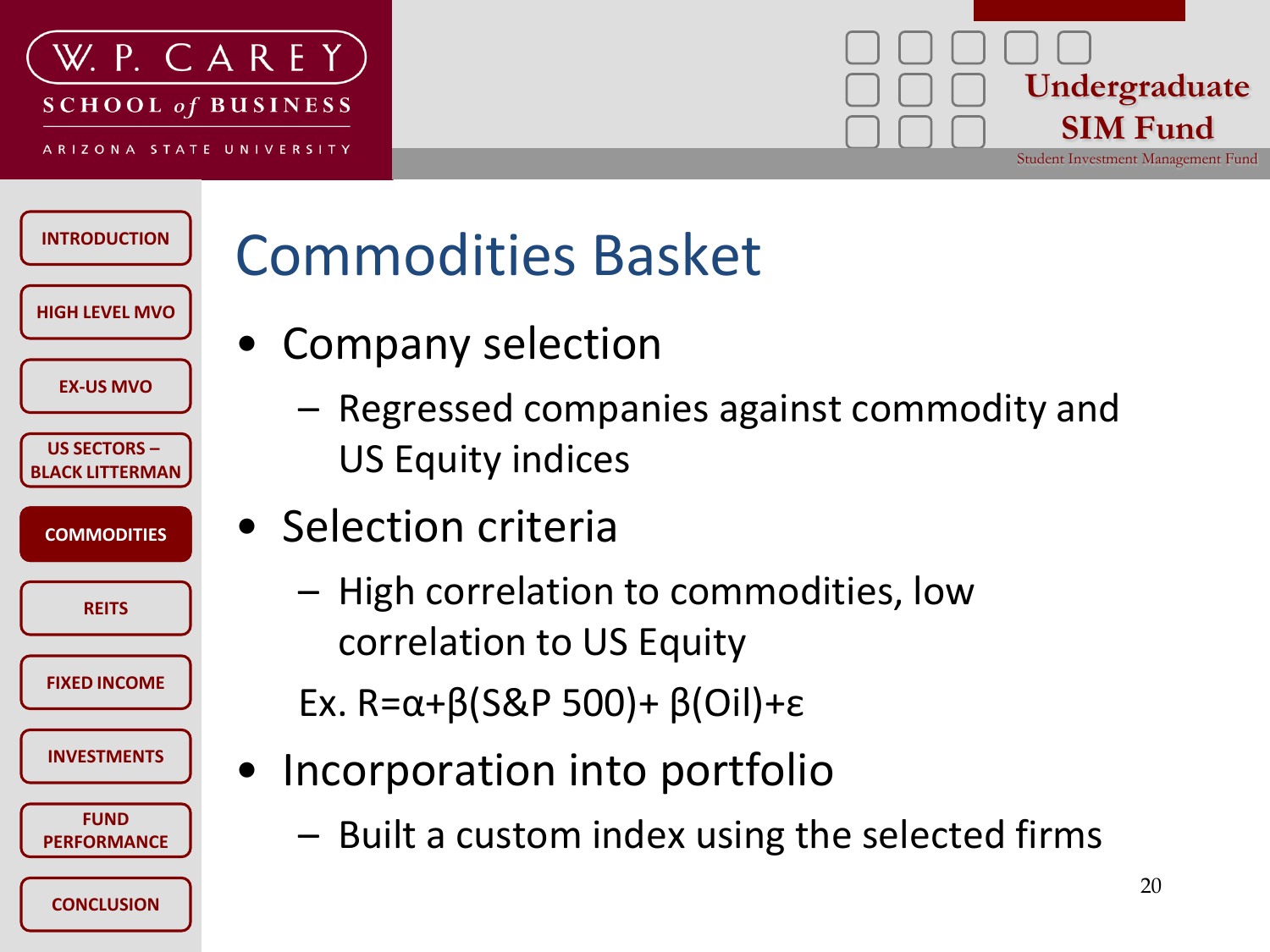

SCHOOL of BUSINESS

ARIZONA STATE UNIVERSITY

## **Undergraduate SIM Fund**

Student Investment Management Fund

#### **INTRODUCTION**

**HIGH LEVEL MVO**

| <b>Commodities Holdings</b> |  |  |  |
|-----------------------------|--|--|--|
|-----------------------------|--|--|--|

| <b>EX-US MVO</b>                            | E               |
|---------------------------------------------|-----------------|
|                                             | (               |
| <b>US SECTORS</b><br><b>BLACK LITTERMAN</b> | l               |
| <b>COMMODITIES</b>                          | $\mathbf \zeta$ |
|                                             | (               |
| <b>REITS</b>                                | E               |
|                                             | ľ               |
| <b>FIXED INCOME</b>                         | (               |
| <b>INVESTMENTS</b>                          | (               |
|                                             |                 |
| <b>FUND</b><br><b>PERFORMANCE</b>           | ŀ               |
|                                             | C               |

**CONCLUSION**

| <b>Company</b>                    | <b>Exposure</b> |
|-----------------------------------|-----------------|
| <b>Barrick Gold</b>               | Gold            |
| Goldcorp                          | Gold            |
| <b>Agrium International</b>       | Agribusiness    |
| Syngenta                          | Agribusiness    |
| <b>CF Industries</b>              | Agribusiness    |
| <b>Brasil Foods</b>               | Agribusiness    |
| Monsanto                          | Agribusiness    |
| <b>Canadian Natural Resources</b> | Oil             |
| <b>Cameron International</b>      | Oil             |
| <b>International Paper</b>        | Forestry        |
| <b>Helca Mining Company</b>       | <b>Mining</b>   |
| Silver Wheaton Corp               | Mining          |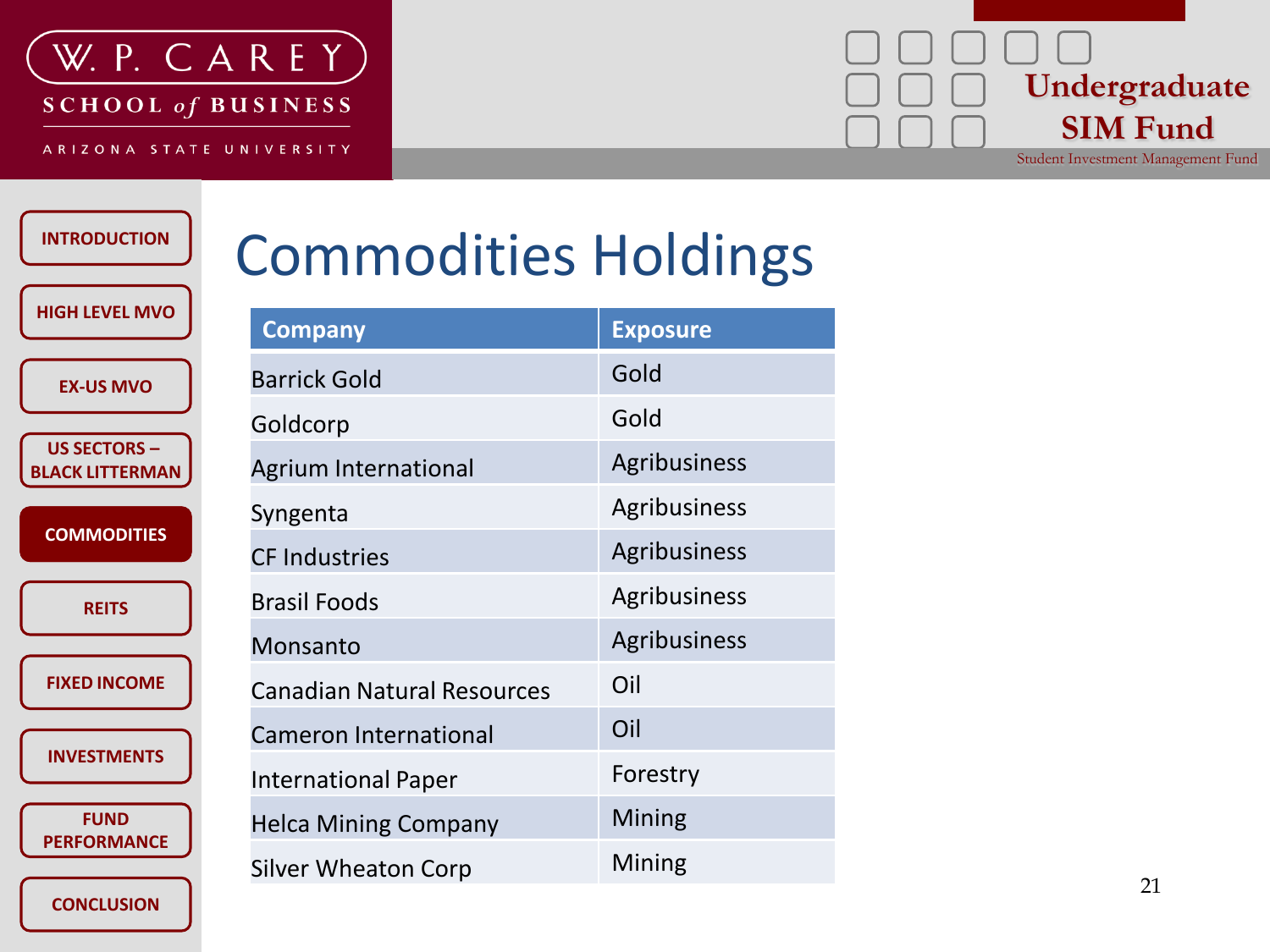





- Vanguard VNQ REIT
- Number of holdings: 106
- Total net assets: \$17.5B
- Expense ratio: 0.12%
- Turnover ratio: 12.1%
- Equity REITs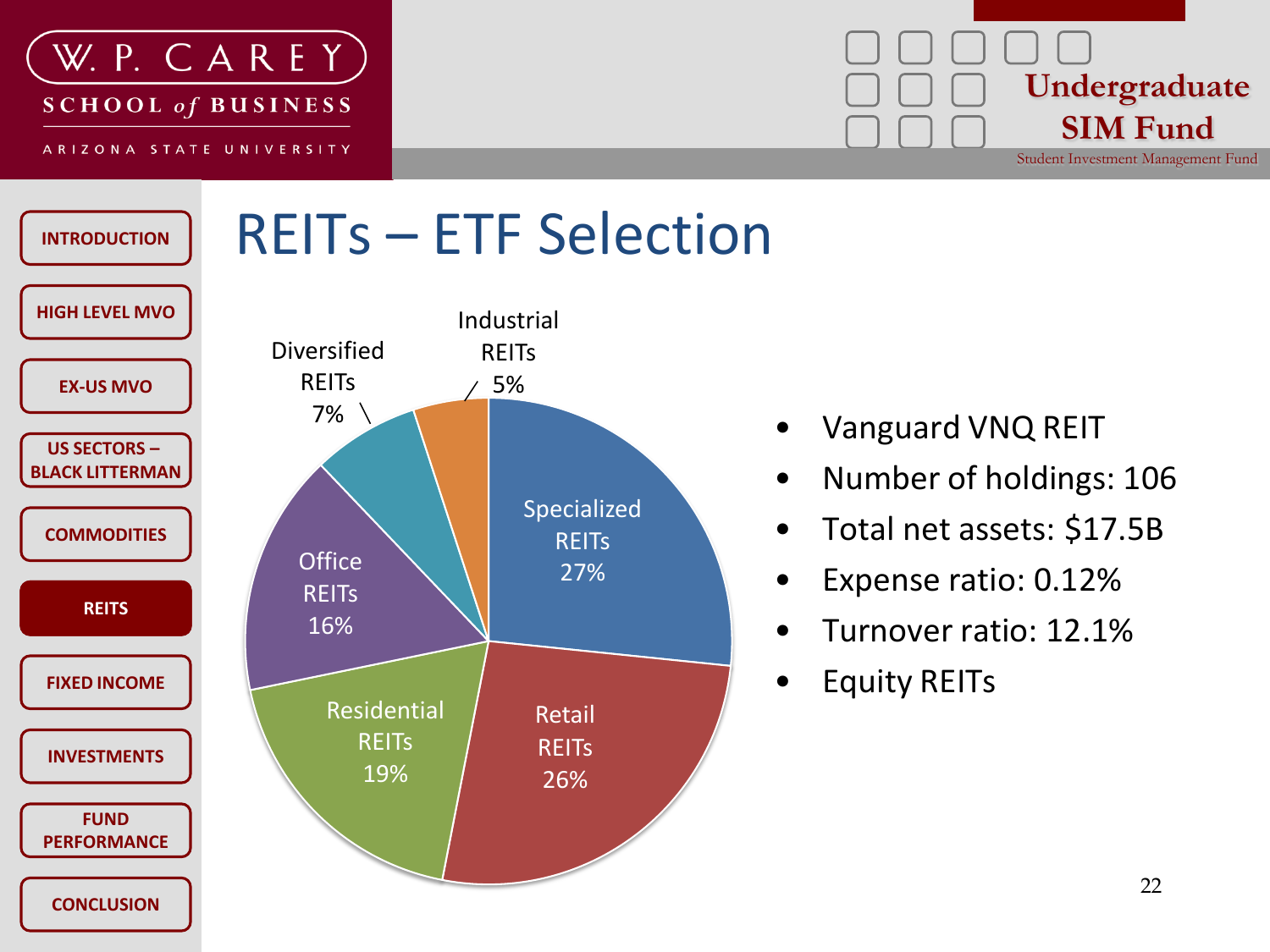

# **Undergraduate SIM Fund**

Student Investment Management Fund

**INTRODUCTION HIGH LEVEL MVO US SECTORS – BLACK LITTERMAN COMMODITIES REITS INVESTMENTS EX-US MVO FUND FIXED INCOME**

**CONCLUSION**

**PERFORMANCE**

## Fixed Income

- Forego TIPS
	- Inflation expectations low
	- $-5$  year breakeven rate = 1.76% as of 10/24/11
- Intermediate over short term
	- Interest rates to stay low
- Corporate vs. Treasury
- Chose iShares GVI (Intermediate Bond Fund)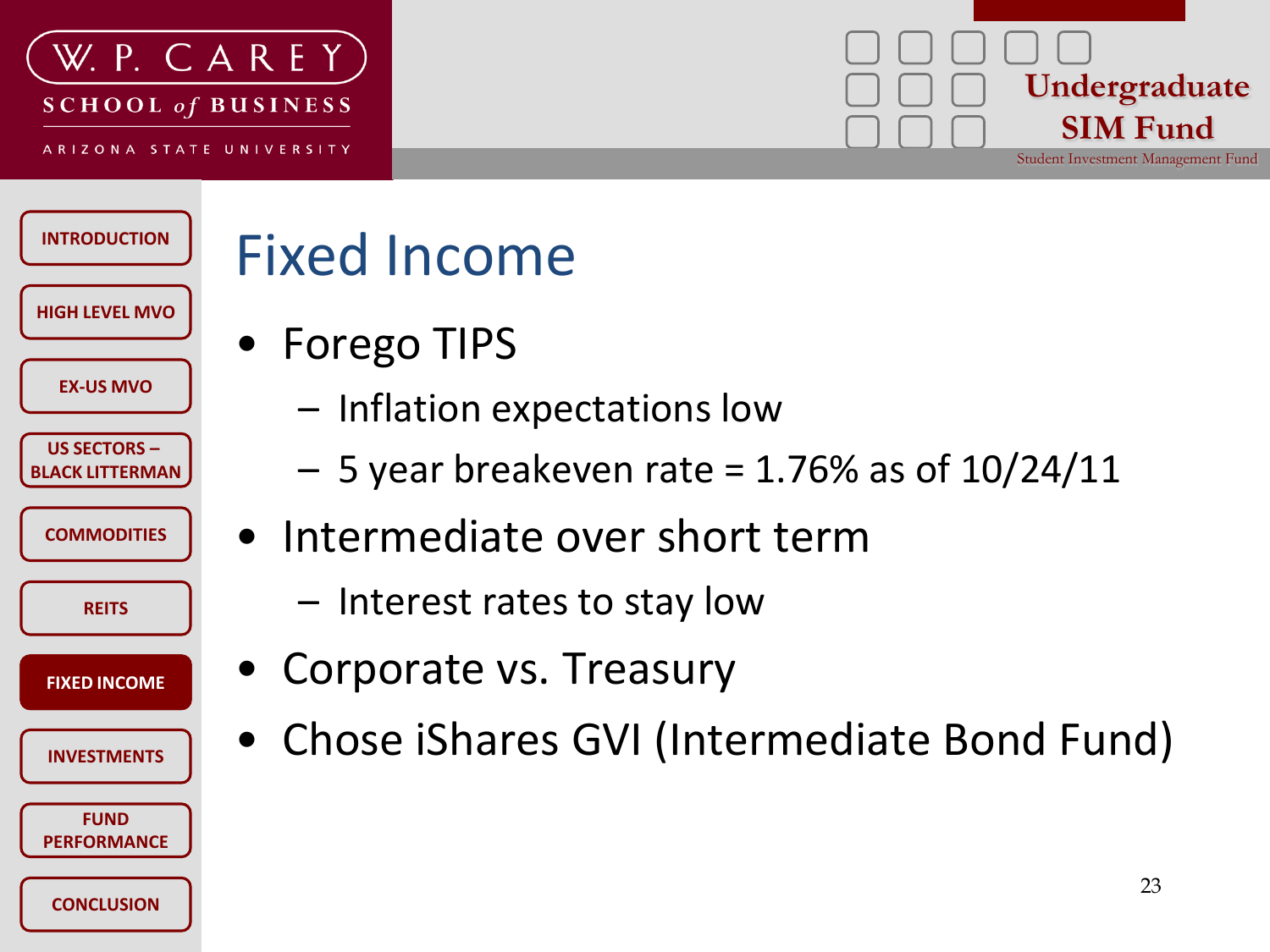

**SCHOOL of BUSINESS** 

ARIZONA STATE UNIVERSITY

# **Undergraduate SIM Fund**

Student Investment Management Fund

#### **INTRODUCTION**

#### **HIGH LEVEL MVO**

**EX-US MVO**

**US SECTORS – BLACK LITTERMAN**

**COMMODITIES**

**REITS**

**FIXED INCOME**

**INVESTMENTS**

**FUND PERFORMANCE**

**CONCLUSION**

### ETF Selection

#### **Country ETFs**

iShares MSCI Japan Index

Vanguard MSCI Europe

Vanguard MSCI Emerging Markets

iShares MSCI New Zealand

iShares MSCI Canada Index

iShares MSCI Australia Index

iShares MSCI Hong Kong Index

iShares MSCI Singapore Index

iShares MSCI Israel

#### **General Considerations**

- Holdings overlap
- **Composition**

| <b>Sector ETFs</b>                     |
|----------------------------------------|
| <b>Vanguard Consumer Discretionary</b> |
| <b>Vanguard Consumer Staples</b>       |
| Vanguard Energy                        |
| <b>Vanguard Financials</b>             |
| Vanguard Healthcare                    |
| Vanguard Industrials                   |
| <b>Vanguard Materials</b>              |
| Vanguard Technology                    |
| Vanguard Telecom                       |
| <b>Vanguard Utilities</b>              |

- Tracking error
- Expense ratio
- **Liquidity** 
	- 24 • Prior holdings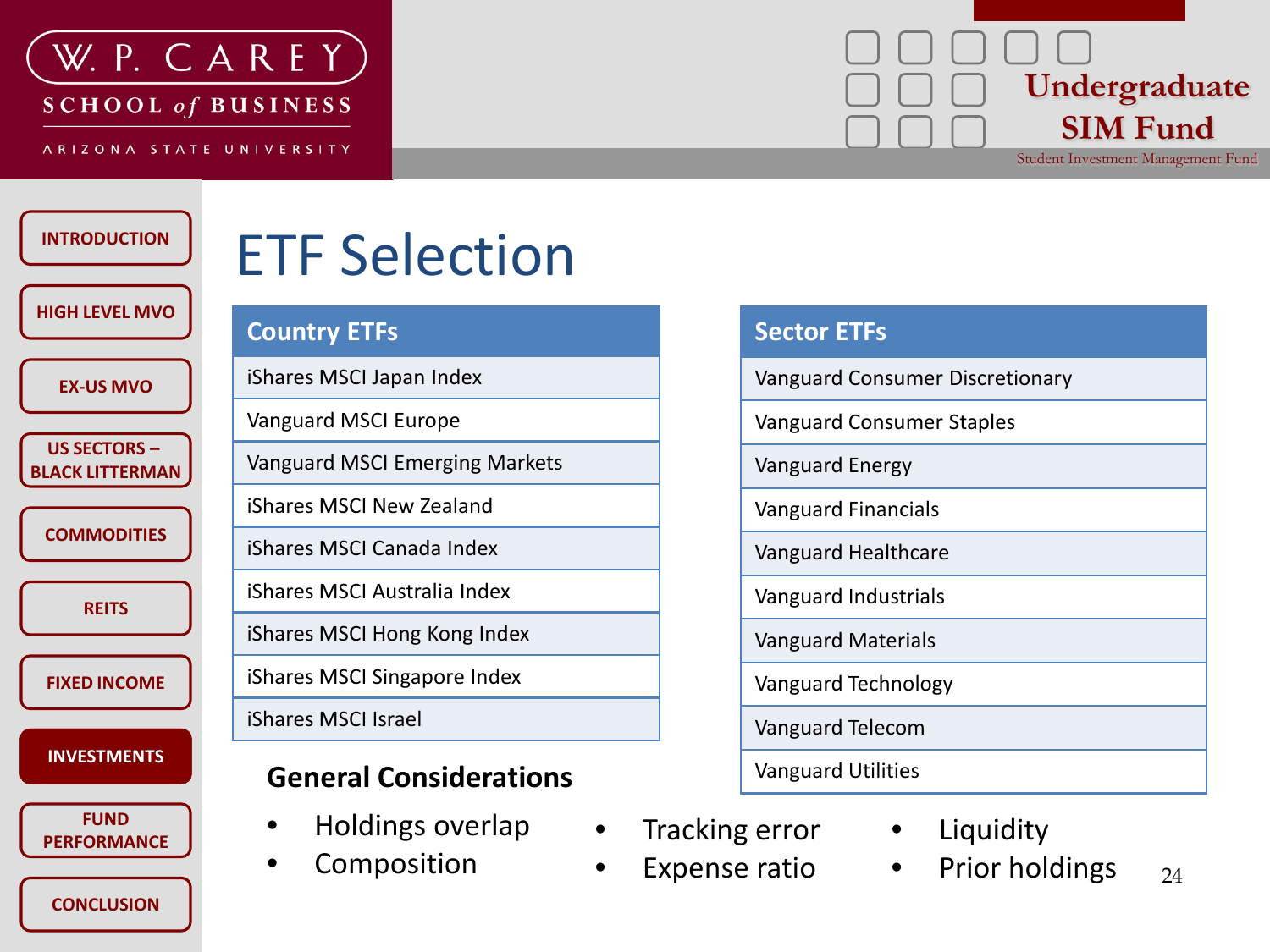

# **Undergraduate SIM Fund**

Student Investment Management Fund

| <b>INTRODUCTION</b>                           | Be              |
|-----------------------------------------------|-----------------|
| <b>HIGH LEVEL MVO</b>                         | Sta             |
| <b>EX-US MVO</b>                              |                 |
| <b>US SECTORS -</b><br><b>BLACK LITTERMAN</b> |                 |
| <b>COMMODITIES</b>                            | Co              |
| <b>REITS</b>                                  | Ap <sub>l</sub> |
| <b>FIXED INCOME</b>                           |                 |
| <b>INVESTMENTS</b>                            |                 |
| <b>FUND</b><br><b>PERFORMANCE</b>             |                 |
| <b>CONCLUSION</b>                             |                 |

## enchmarks

#### andard Benchmarks

- MSCI World Equity Index
- Russell 3000

#### mposite Benchmark

plied charter constraints to market portfolio

- 55% MSCI US Equity
- 25% MSCI Ex-US Equity
- 20% Barclays Capital Aggregate Bond Index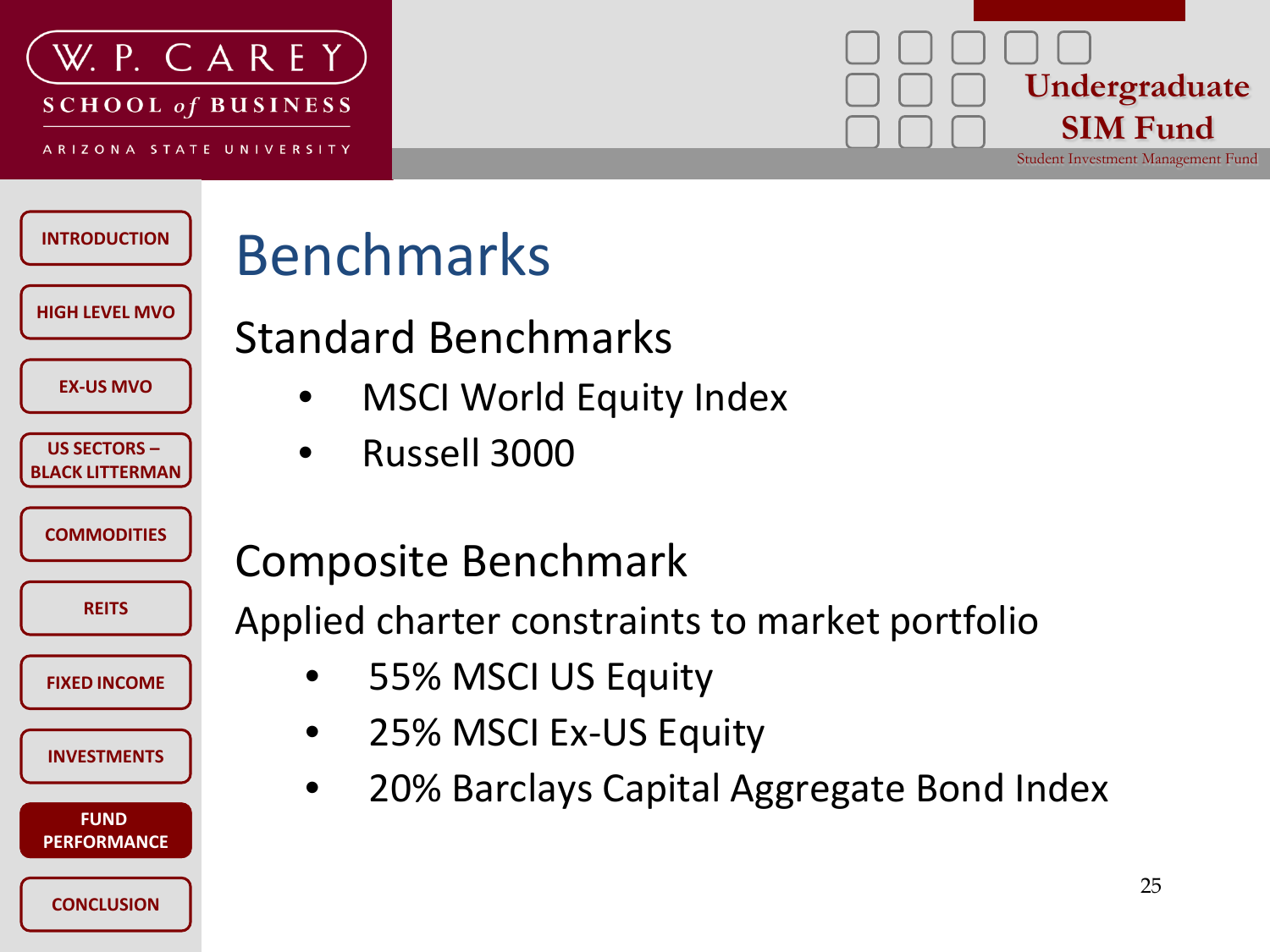

**Undergraduate SIM Fund**

Student Investment Management Fund

| <b>INTRODUCTION</b><br><b>HIGH LEVEL MVO</b>  | <b>Fund Performance</b> |                                 |                             |                                    |                   |
|-----------------------------------------------|-------------------------|---------------------------------|-----------------------------|------------------------------------|-------------------|
| <b>EX-US MVO</b>                              |                         | <b>Holding Period</b><br>Return | <b>Annualized</b><br>Return | <b>Holding Period</b><br>Std. Dev. | <b>Volatility</b> |
| <b>US SECTORS -</b><br><b>BLACK LITTERMAN</b> | <b>SIM Fund</b>         | $-1.57%$                        | $-16.18%$                   | 7.42%                              | 27.03%            |
| <b>COMMODITIES</b>                            | <b>Custom BM</b>        | $-1.07\%$                       | $-11.25%$                   | 6.11%                              | 22.27%            |
| <b>REITS</b>                                  | Russell 3000            | $-1.00\%$                       | $-8.38%$                    | 7.57%                              | 30.60%            |
| <b>FIXED INCOME</b>                           | <b>World Equity</b>     | $-1.55%$                        | $-15.95%$                   | 8.40%                              | 27.56%            |
|                                               |                         |                                 |                             |                                    |                   |

**INVESTMENTS**

**BLACK LIT** 

**FUND FUND PERFORMANCE**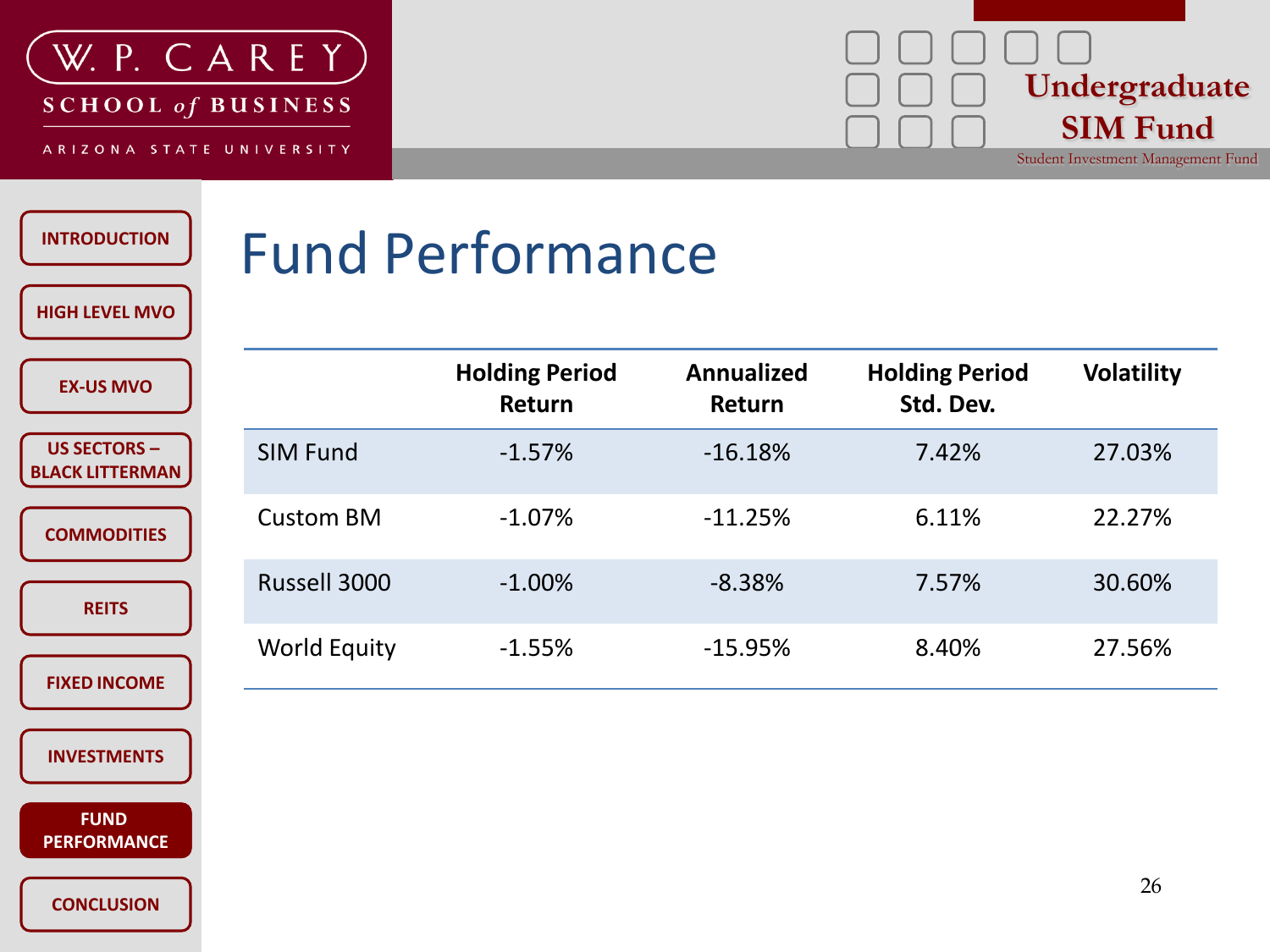

**Undergraduate SIM Fund**

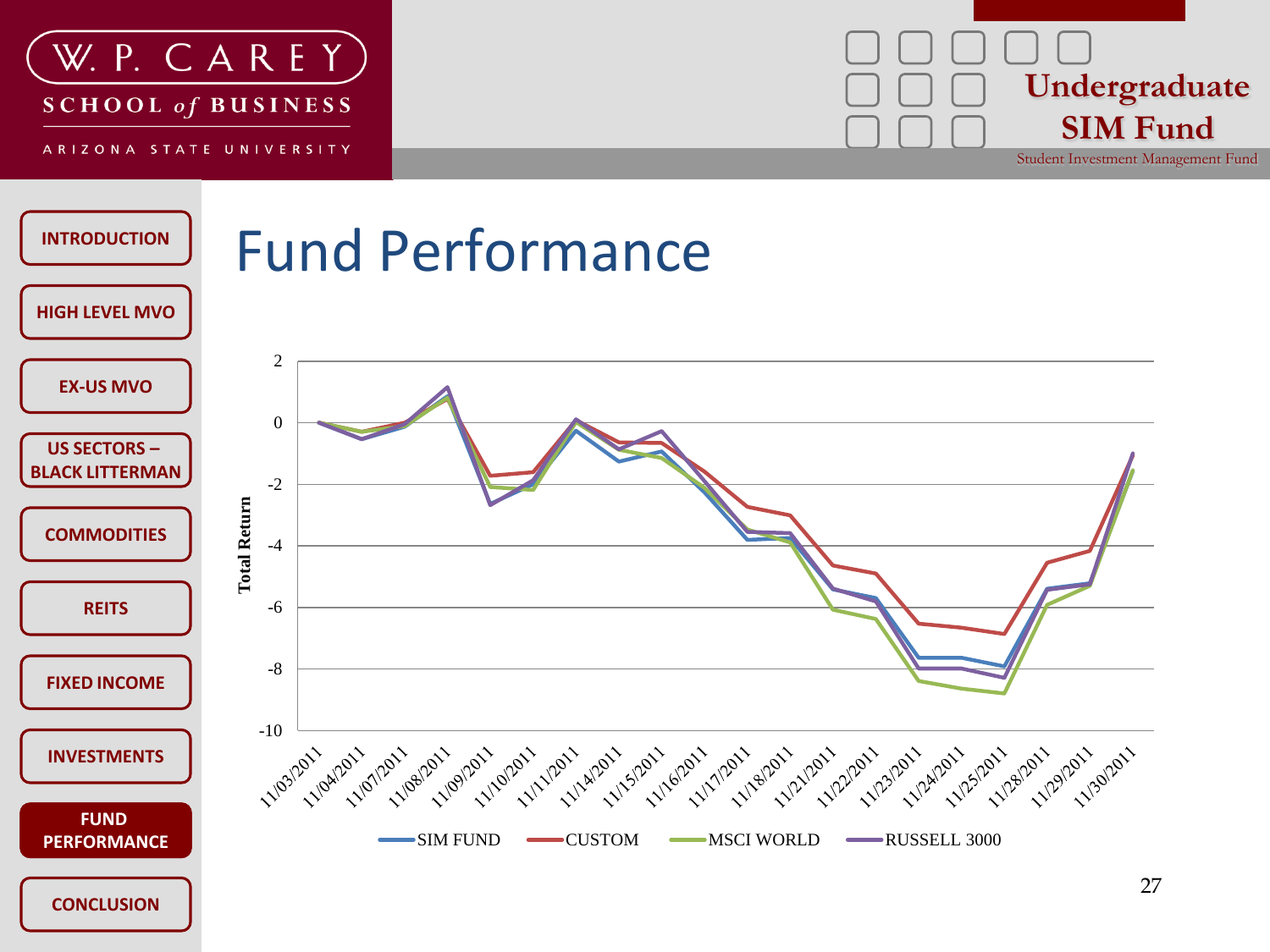



Student Investment Management Fund

**HIGH LEVEL MVO US SECTORS – BLACK LITTERMAN COMMODITIES REITS EX-US MVO**

**INVESTMENTS**

**FIXED INCOME**

**FUND PERFORMANCE**

**CONCLUSION**

**INTRODUCTION**

## Going Forward

- Rebalancing
- Attribution analysis
- Monitoring
- Developing SIM Fund for next year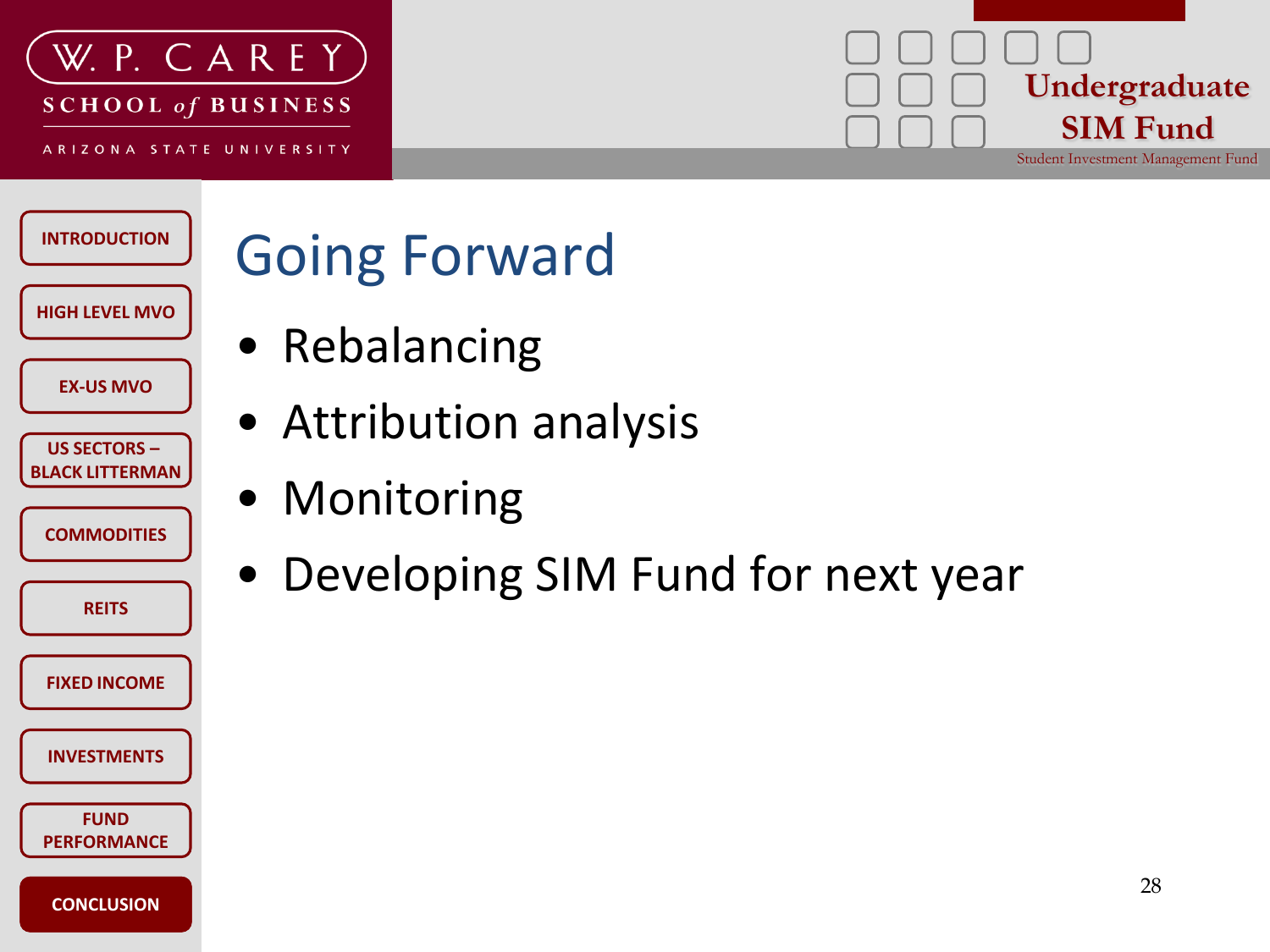

#### **Undergraduate SIM Fund** Student Investment Management Fund

#### **INTRODUCTION HIGH LEVEL MVO US SECTORS – BLACK LITTERMAN COMMODITIES REITS INVESTMENTS EX-US MVO FUND PERFORMANCE FIXED INCOME**

**CONCLUSION**

# What We Learned

- Strengths and weaknesses of models
- There is no right answer
- Details, details, details
- There are always constraints